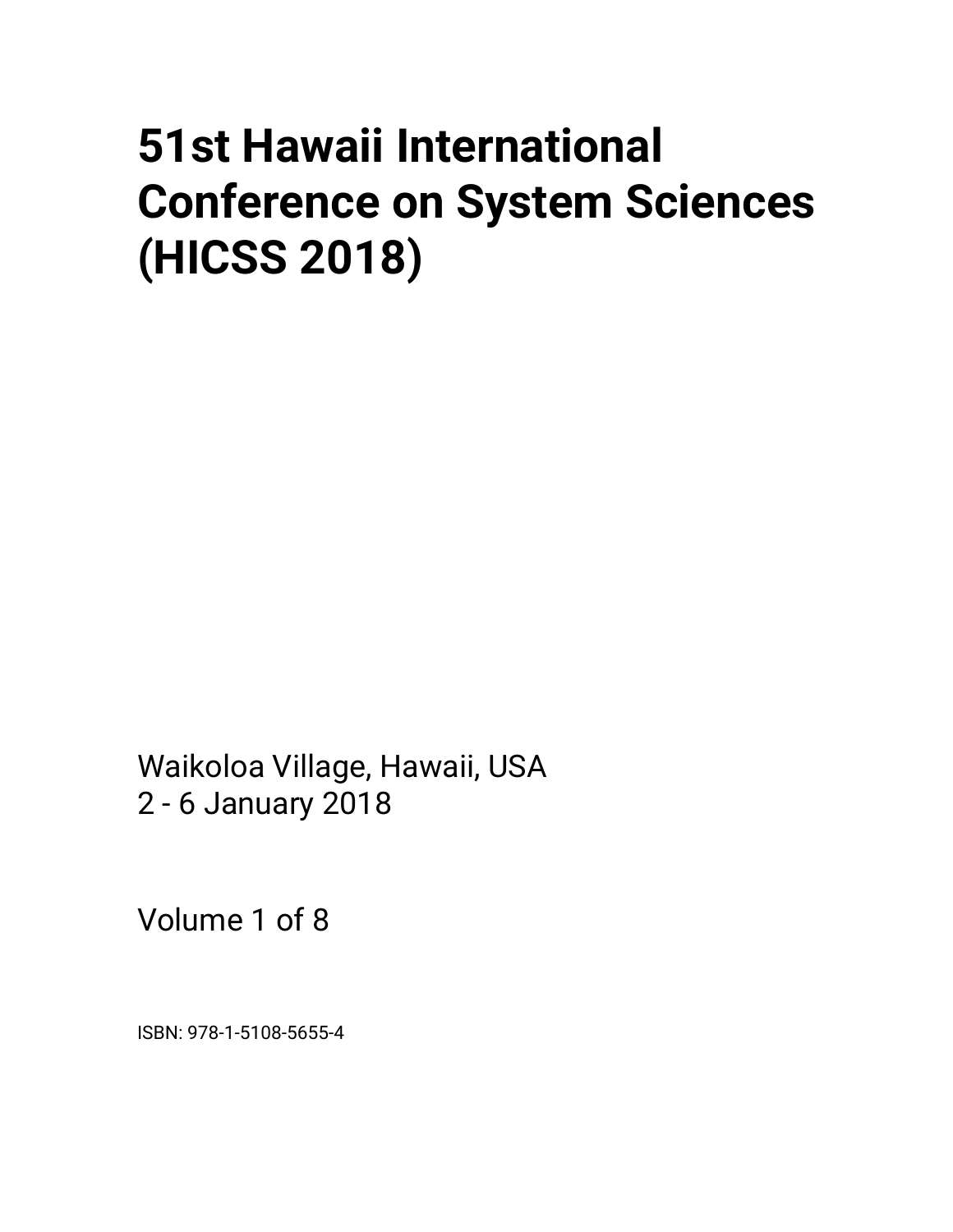**Printed from e-media with permission by:** 

Curran Associates, Inc. 57 Morehouse Lane Red Hook, NY 12571



**Some format issues inherent in the e-media version may also appear in this print version.** 

Copyright© (2018) by Hawaii International Conference on System Sciences (HICSS) All rights reserved.

Printed by Curran Associates, Inc. (2018)

For permission requests, please contact Hawaii International Conference on System Sciences (HICSS) at the address below.

Hawaii International Conference on System Sciences (HICSS) HICSS Conference Office Department of IT Management, Shidler College of Business University of Hawaii at Manoa 2404 Maile Way D307 Honolulu, HI 96822 USA

hicss@Hawaii.edu

#### **Additional copies of this publication are available from:**

Curran Associates, Inc. 57 Morehouse Lane Red Hook, NY 12571 USA Phone: 845-758-0400 Fax: 845-758-2633 Email: curran@proceedings.com Web: www.proceedings.com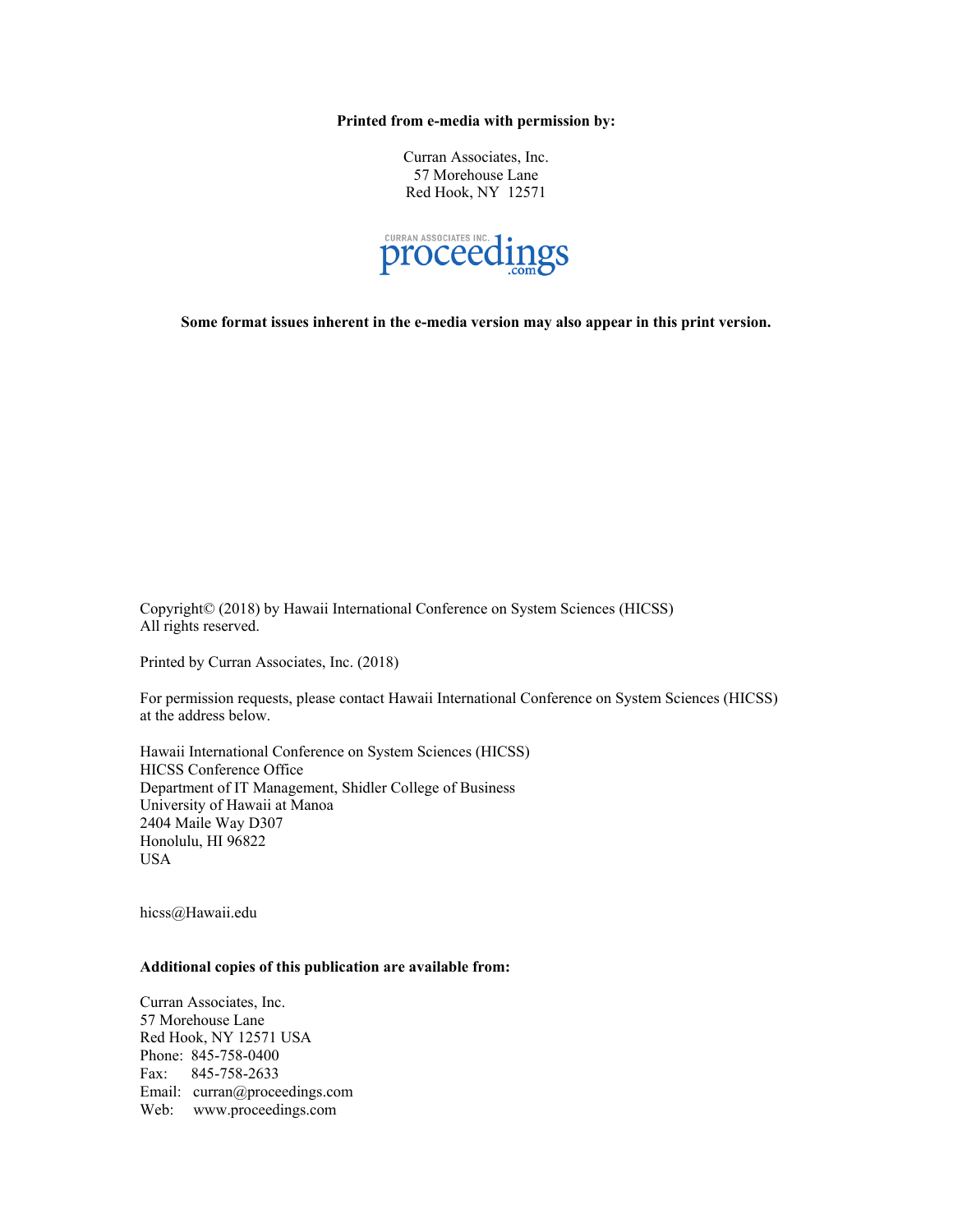# **TABLE OF CONTENTS**

# **VOLUME 1**

| Ilhan, Aylin; Henkel, Maria                                                                                                                                                              |       |
|------------------------------------------------------------------------------------------------------------------------------------------------------------------------------------------|-------|
| Alashri, Saud; Srivatsav Kandala, Srinivasa; Bajaj, Vikash; Parriott, Emily; Awazu, Yukika; Desouza, Kevin C.                                                                            |       |
| Achieving Data Completeness in Electronic Medical Records: A Conceptual Model and Hypotheses Development 21<br>Liu, Caihua; Zowghi, Didar; Talaei-Khoei, Amir; Daniel, Jay               |       |
| Salmimaa, Taru                                                                                                                                                                           |       |
| Actualization of Electronic Health Records Affordances: An Empirical Investigation of Users' Personal and                                                                                |       |
|                                                                                                                                                                                          |       |
| Qahri-Saremi, Hamed; Mueller-Luckey, Georgia; Robinson, Robert; Hadidi, Rassule; Sattovia, Stacy                                                                                         |       |
| Gauthier, Ryan; Seker, Remzi                                                                                                                                                             |       |
| Adoption of Collaborative Technology to Enhance Master Data Quality Across Municipal Administrations -                                                                                   |       |
|                                                                                                                                                                                          |       |
| Meske, Christian; Heidekrüger, Robert; Brockmann, Tobias; Czerwonka, Matthias; Stieglitz, Stefan                                                                                         |       |
| Adam, Carole; Dugdale, Julie                                                                                                                                                             |       |
| Alemu, Dejen; Jennex, Murray; Assefa, Temtem                                                                                                                                             |       |
|                                                                                                                                                                                          |       |
| Rad, Paul; Roopaei, Mehdi; Beebe, Nicole; Shadaram, Mehdi; Au, Yoris                                                                                                                     |       |
| Sun, Jun; Garcia, Jorge; Wang, Ying                                                                                                                                                      |       |
| Gholami, Amin; Shekari, Tohid; Sun, Andy                                                                                                                                                 |       |
| Kwak, Myungjae; Koohang, Alex; Floyd, Kevin; Choi, Anthony                                                                                                                               |       |
|                                                                                                                                                                                          |       |
| Zhang, Kunpeng; Fan, Shaokun; Wang, Harry Jiannan                                                                                                                                        |       |
| An Empirical Analysis of Repurchase Behavior in Mobile Commerce According to Different Mobile Channels 140<br>Lee, Minhyung; Lee, Junyeong; Kwak, Chanhee; Yoon, Sun-Young; Lee, Heeseok |       |
| Li, Ziru; Hong, Yili; Zhang, Zhongju                                                                                                                                                     |       |
|                                                                                                                                                                                          |       |
| Joshi, Anant; Huygh, Tim; De Haes, Steven; Van Grembergen, Wim                                                                                                                           |       |
| Zahedi, Mansooreh; Ali Babar, Muhammad; Treude, Christoph                                                                                                                                |       |
| An Exploratory Study of Current Information Security Training and Awareness Practices in Organizations179                                                                                |       |
| Alshaikh, Moneer; Maynard, Sean B; Ahmad, Atif; Chang, Shanton                                                                                                                           |       |
| An Exploratory Study on how to Improve Bedside Change-of-Shift Process: Evidence from One Hospital Using                                                                                 |       |
| Ghosh, Kaushik; Curl, Eileen; Goodwin, Mary; Morrell, Patricia; Guidroz, Paul                                                                                                            |       |
|                                                                                                                                                                                          |       |
| Osei-Bryson, Kweku-Muata<br>An Intelligent Decision Support System for the Empty Unit Load Device Repositioning Problem in Air Cargo                                                     |       |
|                                                                                                                                                                                          | . 206 |
| Döppner, Daniel A.; Derckx, Patrick; Schoder, Detlef                                                                                                                                     |       |
| An Open Model for Researching the Role of Culture in Online Self-Disclosure<br>Bauer, Christine; Schmid, Katharina Sophie; Strauss, Christine                                            | 216   |
| Goto, Hisaki; Goto, Yukiko                                                                                                                                                               |       |
| de França, Fabrício Olivetti; Goya, Denise; Penteado, Claudio Camargo                                                                                                                    |       |
| Freeze, Ronald                                                                                                                                                                           |       |
| Analyzing the Influence of Gender Stereotypes and Social Norms on Female IT Entrepreneurial Intention in Saudi                                                                           |       |
|                                                                                                                                                                                          |       |
| Chandran, Daniel; Aleidi, Asma                                                                                                                                                           |       |
| Aversano, Lerina; Guarda, Daniela; Tortorella, Maria                                                                                                                                     |       |
|                                                                                                                                                                                          |       |

*Pöyry, Essi; Laaksonen, Salla-Maaria; Kekkonen, Arto; Pääkkönen, Juho*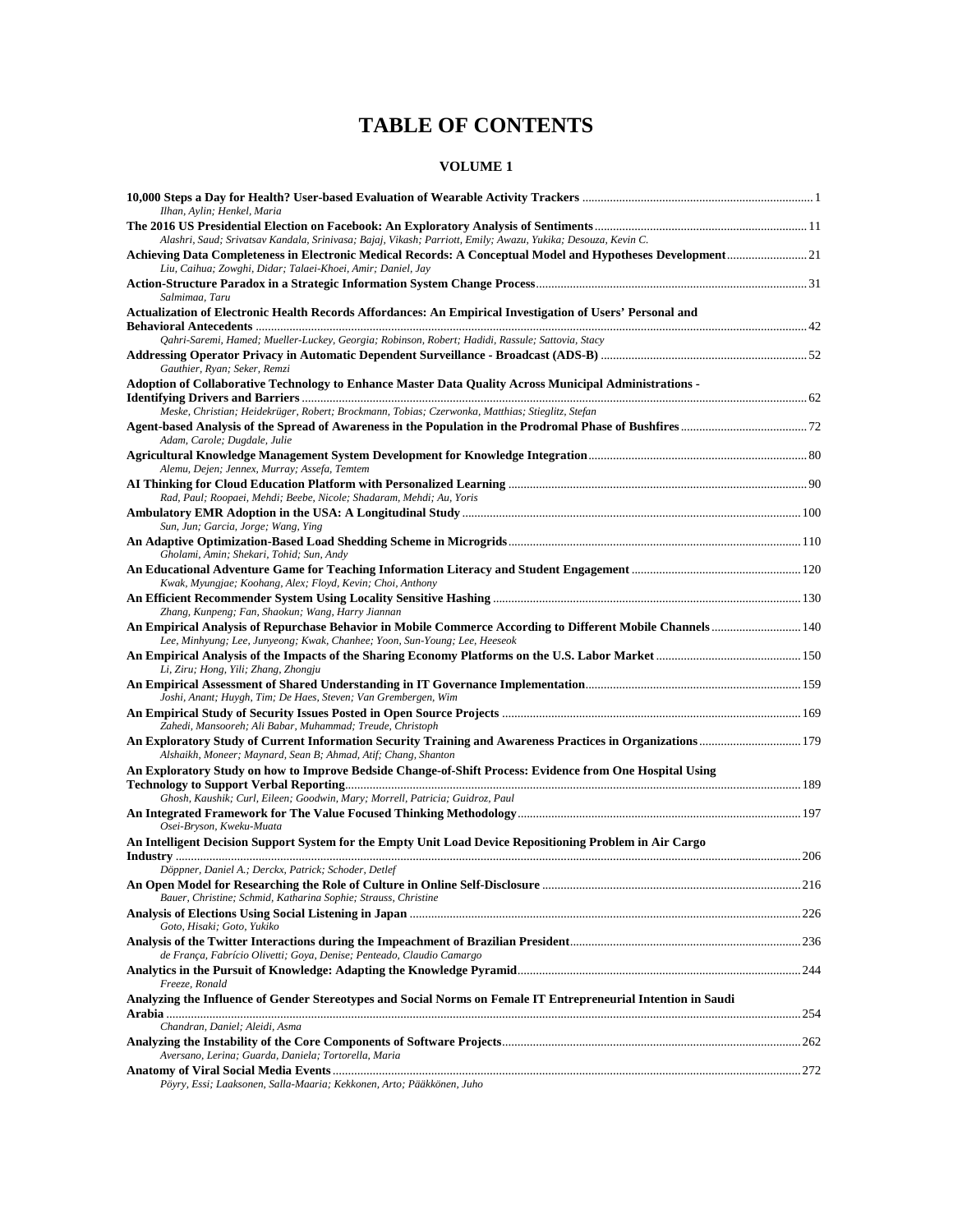| Knöll, Florian; Roßbach, David                                                                                                                   |  |
|--------------------------------------------------------------------------------------------------------------------------------------------------|--|
| Answering Key Global IT Management Concerns Through IT Governance and Management Processes: A COBIT                                              |  |
| Huygh, Tim; De Haes, Steven; Joshi, Anant; Van Grembergen, Wim                                                                                   |  |
| Linßen, Stefan; Basten, Dirk; Richter, Janek                                                                                                     |  |
| Bishop, David; Rowland, Pam; Noteboom, Cherie                                                                                                    |  |
|                                                                                                                                                  |  |
| Hsu, Wei-Yen; Chang, Nai-En<br>Application of Design Thinking for Service Innovation: Current Practices, Expectations and Adoption Barriers332   |  |
| Engberts, Frederike; Borgman, Hans                                                                                                               |  |
| Hua, Song; Zhou, Ence; Pi, Bingfeng; Sun, Jun; Nomura, Yoshihide; Kurihara, Hidetoshi                                                            |  |
| Tzeremes, Vasilios; Gomaa, Hassan                                                                                                                |  |
| Oettl, Christian; Berger, Thomas; Böhm, Markus; Wiesche, Manuel; Krcmar, Helmut                                                                  |  |
| Choudrie, Jyoti; Alfalah, Adel; Spencer, Neil; Sundaram, David                                                                                   |  |
| Annabi, Hala; Tari, Mina                                                                                                                         |  |
| Lukyanenko, Roman; Parsons, Jeffrey; Samuel, Binny                                                                                               |  |
|                                                                                                                                                  |  |
| Graciano Neto, Valdemar Vicente; Garcés, Lina; Guessi, Milena; Paes, Carlos; Manzano, Wallace; Oquendo, Flavio; Nakagawa,<br>Elisa               |  |
| Razzaque, Anjum; Eldabi, Tillal                                                                                                                  |  |
| Marshall, Allen; Jahan, Sharmin; Gamble, Rose                                                                                                    |  |
| Schweitzer, Eran; Scaglione, Anna; Hedman, Kory                                                                                                  |  |
| Waye, Mary Miu Yee; Siu, Cynthia O; McBride, Catherine; Ho, Connie Suk-han; Wong, Cheuk Wa                                                       |  |
|                                                                                                                                                  |  |
| Sommerauer, Peter; Mueller, Oliver                                                                                                               |  |
| Daniel, Clinton; Dutta, Kaushik                                                                                                                  |  |
| Kühl, Niklas; Mühlthaler, Marius; Goutier, Marc                                                                                                  |  |
| Kroposki, Benjamin; Dall'Anese, Emiliano; Bernstein, Andrey; Zhang, Yingchen; Hodge, Bri-Mathias                                                 |  |
|                                                                                                                                                  |  |
| Lee, Yunseok; Park, Jiyong; Lee, Byungtae                                                                                                        |  |
| Tan, Zhen; Gao, H.Oliver                                                                                                                         |  |
| Beyond Being There, for "All of Us": Exploring Webconferencing and Mobile Remote Presence Devices for                                            |  |
| Cogburn, Derrick                                                                                                                                 |  |
| Mullins, Jeffrey K.; Sabherwal, Rajiv                                                                                                            |  |
| SenthilarumugamVeilukandammal, Mahalakshmi; Nilakanta, Sree; Ganapathysubramanian, Baskar; Anantharam, Vellareddy;                               |  |
| Kanthasamy, Anumantha; Willette, Auriel A.<br>Blockchain Technologies from the Consumers' Perspective: What Is There and Why Should Who Care?533 |  |
| Schlegel, Manuel; Zavolokina, Liudmila; Schwabe, Gerhard                                                                                         |  |
| Li, Yang; Marier-Bienvenue, Thierry; Perron-Brault, Alexis; Wang, Xinyi; Paré, Guy                                                               |  |
| Harlev, Mikkel Alexander; Sun Yin, Haohua; Langenheldt, Klaus Christian; Mukkamala, Raghava; Vatrapu, Ravi                                       |  |
| Biørn-Hansen, Andreas; Ghinea, Gheorghita                                                                                                        |  |
| The Buffer Effect of Receiving Social Support on SNS Exhaustion and SNS Satisfaction: An Exploratory Study of                                    |  |
| Lo, Janice; Guo, Chengqi; Bradley, Bree                                                                                                          |  |
| Birchfield, Adam B.; Xu, Ti; Shetye, Komal; Overbye, Thomas                                                                                      |  |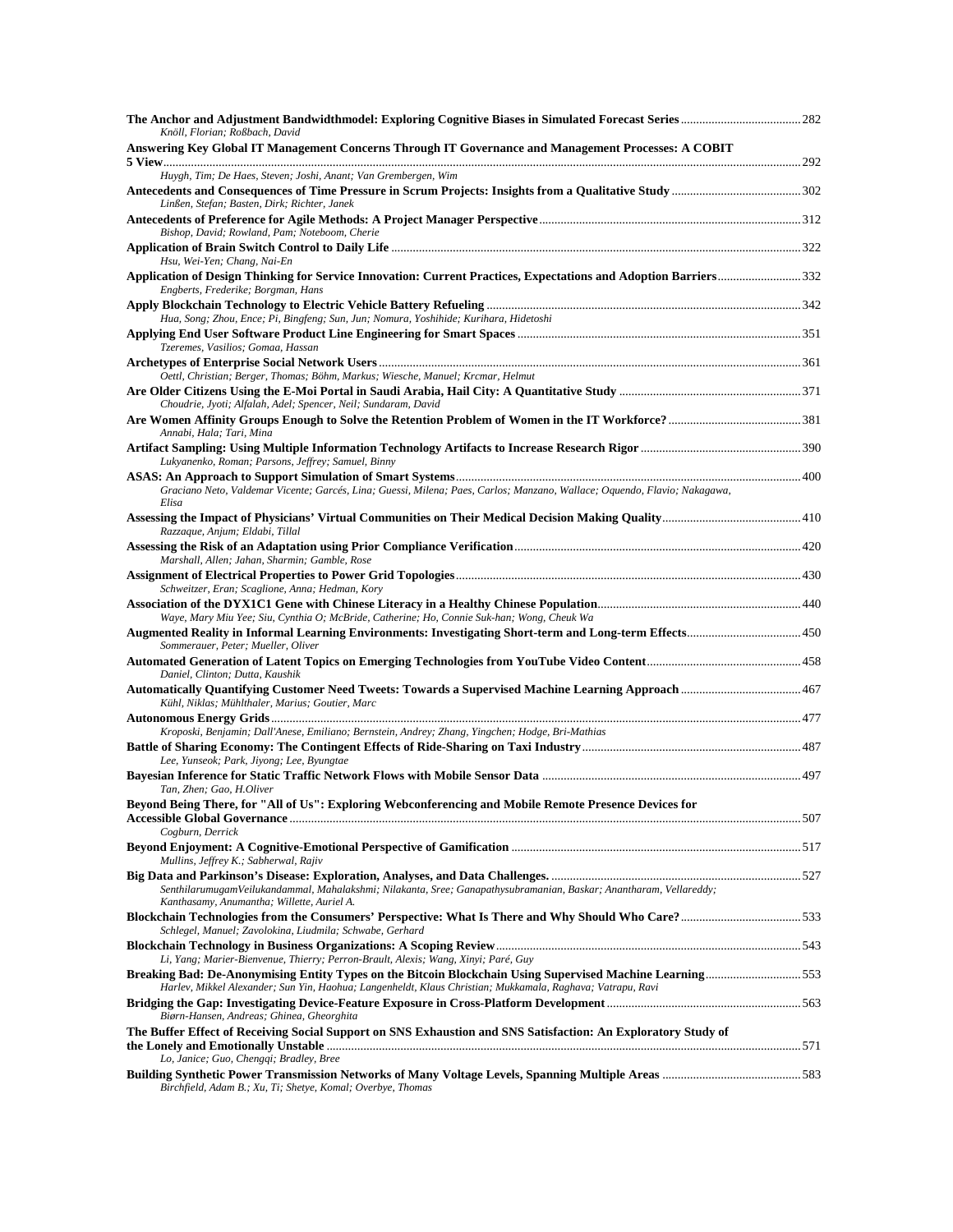| Aleatrati Khosroshahi, Pouya; Hauder, Matheus; Volkert, Stefan; Matthes, Florian; Gernegroß, Martin          |  |
|--------------------------------------------------------------------------------------------------------------|--|
|                                                                                                              |  |
| Grytz, Raphael; Krohn-Grimberghe, Artus                                                                      |  |
|                                                                                                              |  |
| Bordeleau, Fanny-Ève; Mosconi, Elaine; Santa-Eulalia, Luis Antonio                                           |  |
|                                                                                                              |  |
| Adjerid, Idris; Angst, Corey; Devaraj, Sarv                                                                  |  |
|                                                                                                              |  |
| Langlamet, Helene                                                                                            |  |
| Can Humanoid Service Robots Perform Better Than Service Employees? A Comparison of Innovative Behavior       |  |
|                                                                                                              |  |
| Stock, Ruth Maria: Merkle, Moritz                                                                            |  |
|                                                                                                              |  |
| Cheng, Xusen; Fu, Shixuan; Huang, Jianging; de Vreede, Gert-Jan                                              |  |
| Can We Learn from Down Under How to Rise Up in E-Government? A Comparative Analysis of the Public Sector     |  |
|                                                                                                              |  |
| Ogonek, Nadine; Becker, Jörg                                                                                 |  |
| Canalization or Increased Diffusion? An Empirical Analysis on the Impact of the Recommendation System in the |  |
|                                                                                                              |  |
|                                                                                                              |  |

#### *Liu, Charles; Jozani, Mohsen; Choo, Raymond*

| Capability Based Communication for Green Buildings and Homes - a REST-like API within the conex.io Project -  681                                                          |  |
|----------------------------------------------------------------------------------------------------------------------------------------------------------------------------|--|
| Droegehorn, Olaf; Trenz, Philipp; Brausse, Benjamin; Schwan, Timo; Voscort, Christin; Wemmer, Marcel                                                                       |  |
| Bollweg, Lars; Lackes, Richard; Siepermann, Markus; Weber, Peter                                                                                                           |  |
|                                                                                                                                                                            |  |
| Daniel, Gozman; Wendy, Currie; Jonathan, Seddon                                                                                                                            |  |
| Certainty Modeling of a Decision Support System for Mobile Monitoring of Exercise-induced Respiratory                                                                      |  |
|                                                                                                                                                                            |  |
| Uwaoma, Chinazunwa; Mansingh, Gunjan                                                                                                                                       |  |
| Baruffaldi, Giulia; Sternberg, Henrik                                                                                                                                      |  |
|                                                                                                                                                                            |  |
| Liu, YIng; Han, Henry; DeBello, Joan                                                                                                                                       |  |
|                                                                                                                                                                            |  |
| Colazo, Jorge                                                                                                                                                              |  |
| Charting the Emerging Financial Services Ecosystem of Fintechs and Banks: Six Types of Data-Driven Business                                                                |  |
|                                                                                                                                                                            |  |
| Schmidt, Julian; Drews, Paul; Schirmer, Ingrid                                                                                                                             |  |
| Abhari, Kaveh; Davidson, Elizabeth; Xiao, Bo                                                                                                                               |  |
| Clinician's Perceptions and Expectations on a mHealth Platform for Supporting Patient Data Integration and                                                                 |  |
|                                                                                                                                                                            |  |
| Wang, Erhhsuan; Zhou, Leming; Parmanto, Bambang; Watzlaf, Valerie; Abdelhak, Mervat                                                                                        |  |
| Friedrich-Baasner, Gregor; Fischer, Marcus; Winkelmann, Axel                                                                                                               |  |
| <b>CLUE: A Usability Evaluation Checklist for Multimodal Video Game Field Studies with Children Who Are Blind 785</b><br>Darin, Ticianne; Andrade, Rossana; Sánchez, Jaime |  |
| Co-creating an Open Government Data Driven Public Service: The Case of Chicago's Food Inspection Forecasting                                                               |  |
|                                                                                                                                                                            |  |
| McBride, Keegan; Aavik, Gerli; Kalvet, Tarmo; Krimmer, Robert                                                                                                              |  |
| Co-membership, Networks Ties, and OSS Success: An Investigation Controlling for Alternative Mechanisms for                                                                 |  |
|                                                                                                                                                                            |  |
| Peng, Gang; Yu, Feng; Peng, Yiqun                                                                                                                                          |  |
| de Vreede, Gert-Jan; Briggs, Robert                                                                                                                                        |  |
|                                                                                                                                                                            |  |
| Alunyu Egwar, Andrew; Bwire, Felix; Arinaitwe, Irene; Male, Vincent; Mpirirwe, Hilda; Baguma, Kenneth; Kamukama, Ismail;<br>Ndagire, Lillian; Nabukenya, Josephine         |  |
|                                                                                                                                                                            |  |
| Potthoff, Tobias; Siemon, Dominik; Wilms, Konstantin; Möser, Sascha; Hellmann, Marco; Stieglitz, Stefan; Robra-Bissantz,<br>Susanne                                        |  |
|                                                                                                                                                                            |  |
| Torres, Russell; Gerhart, Natalie; Negahban, Arash                                                                                                                         |  |
| Kelly, Scarlett                                                                                                                                                            |  |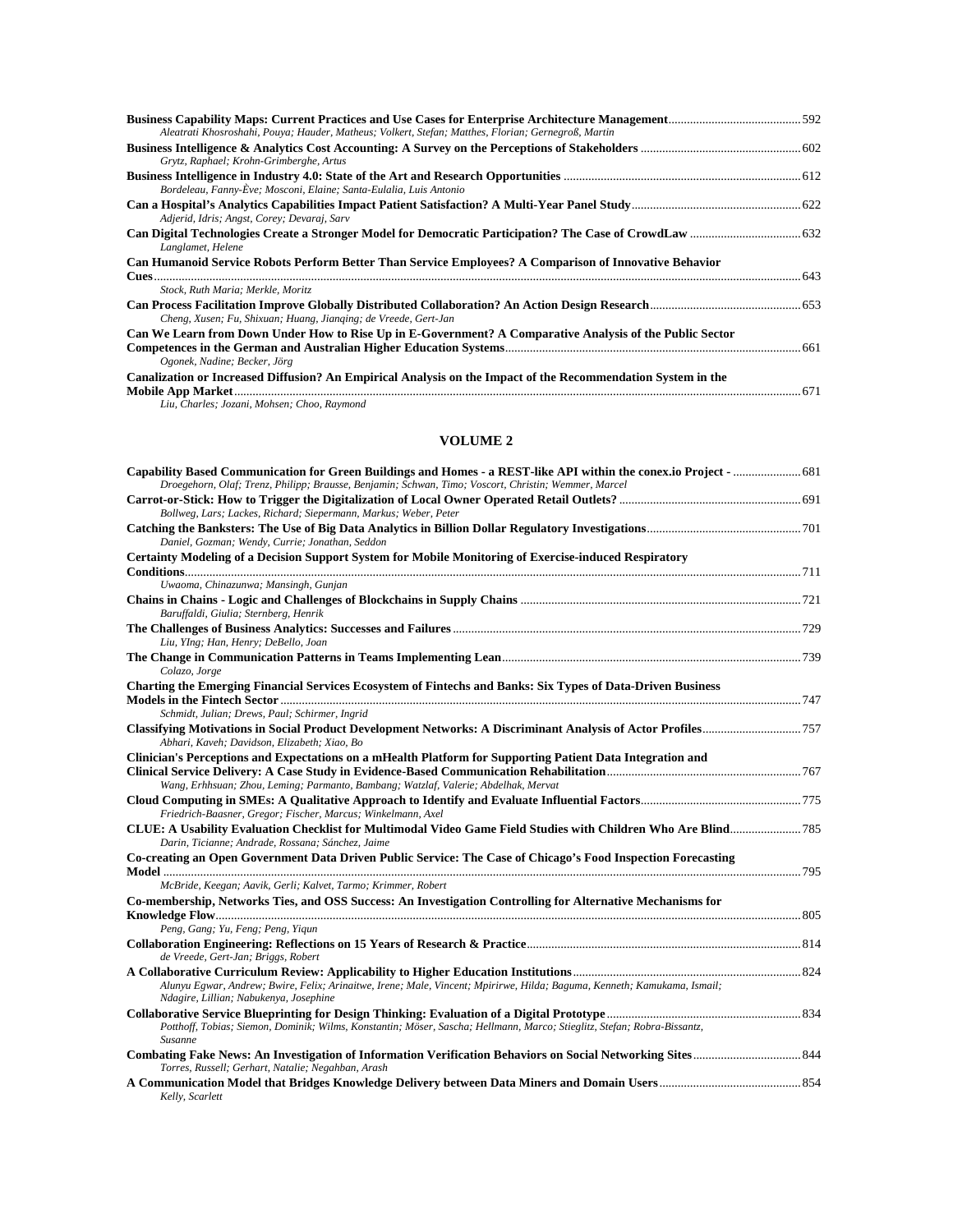| Peladeau, Normand; Davoodi, Elnaz                                                                                                                                                       |  |
|-----------------------------------------------------------------------------------------------------------------------------------------------------------------------------------------|--|
| Ojala, Arto; Lyytinen, Kalle                                                                                                                                                            |  |
| The Complementarity of Corporate IT Alignment and Business Unit IT Alignment: An Analysis of Their Joint<br>Queiroz, Magno; Coltman, Tim; Tallon, Paul; Sharma, Rajeev; Reynolds, Peter |  |
| Lee, Sungho; Bae, Sung Joo; Rhee, Mooweon; Park, Minah                                                                                                                                  |  |
| Virtual Negotionations Between Collocated Diverse Teams: The Effect of Intragroup Faultlines on Intergroup                                                                              |  |
| Bahmani, Keivan; Semnani-Azad, Zhaleh; Adair, Wendi L.; Sycara, Katia                                                                                                                   |  |
| Computer-Mediated Deception: Collective Language-action Cues as Stigmergic Signals for Computational                                                                                    |  |
| Ho, Shuyuan Mary; Hancock, Jeffrey T.                                                                                                                                                   |  |
|                                                                                                                                                                                         |  |
| Harbers, Maaike; Bargh, Mortaza; Pool, Ronald; Van Berkel, Jasper; Van den Braak, Susan; Choenni, Sunil                                                                                 |  |
| Radianti, Jaziar; Aboughonim, Ahmed Abdeltawab A.S; Gonzalez, Jose J.                                                                                                                   |  |
|                                                                                                                                                                                         |  |
| Majchrzak, Tim A.; Sakurai, Mihoko; Serrano, Nicolas                                                                                                                                    |  |
| Andreas, Zolnowski; Markus, Warg                                                                                                                                                        |  |
|                                                                                                                                                                                         |  |
| Osborn, Harold Carr; Paul, Souren                                                                                                                                                       |  |
| Fischer, Marcus; Imgrund, Florian; Friedrich-Baasner, Gregor; Janiesch, Christian; Winkelmann, Axel                                                                                     |  |
| Connecting with Coworkers on Social Network Sites: Strategies, Social Norms and Outcomes on Work                                                                                        |  |
|                                                                                                                                                                                         |  |
| Ollier-Malaterre, Ariane; Luneau-De Serre, Kassandra<br>Consequences of Discontinuing Knowledge Work Automation - Surfacing of Deskilling Effects and Methods of                        |  |
|                                                                                                                                                                                         |  |
| Rinta-Kahila, Tapani; Penttinen, Esko; Salovaara, Antti; Soliman, Wael                                                                                                                  |  |
| Consumer Decision Making in Multi-channel Retail: The Effects of Online Channel Media Richness and Cross-                                                                               |  |
| Li, Yang; Liu, Hefu; Huang, Qian; Yang, Feng; Lee, Matthew K.O.                                                                                                                         |  |
| Contractual and Relational Governance, ICT Skills and Organization Adaptations, and Cloud Computing Benefits 1007<br>Loukis, Euripidis; Kyriakou, Niki                                  |  |
|                                                                                                                                                                                         |  |
| Conklin, Wm. Arthur; Bishop, Matt                                                                                                                                                       |  |
| Crowston, Kevin; Mitchell, Erica; Østerlund, Carsten                                                                                                                                    |  |
| Coordination of DERs in Microgrids with Cybersecure Resilient Decentralized Secondary Frequency Control 1035<br>Liu, Hao Jan; Backes, Matthew; Macwan, Richard; Valdes, Alfonso         |  |
| Queiroz, Magno; Tallon, Paul; Coltman, Tim; Sharma, Rajeev                                                                                                                              |  |
|                                                                                                                                                                                         |  |
| Zhang, Yuan; Zhang, Jie                                                                                                                                                                 |  |
| Doong, Shing                                                                                                                                                                            |  |
|                                                                                                                                                                                         |  |
| Donovan, Joan; Pasquetto, Irene; Pierre, Jennifer<br>Creating Coordinative Paths from Admission to Discharge: the Role of Lightweight it in Hospital Digital Process                    |  |
|                                                                                                                                                                                         |  |
| Øvrelid, Egil; Sanner, Terje; Siebenherz, Anette                                                                                                                                        |  |
| Creativity Tests Versus Cognitive Computing: How Automated Personality Mining Tools Can Enhance Team                                                                                    |  |
| Ahmad, Rangina; Siemon, Dominik; Robra-Bissantz, Susanne                                                                                                                                |  |
| Credit Risk Evaluation in Peer-to-peer Lending With Linguistic Data Transformation and Supervised Learning1105<br>Mezei, Jozsef; Byanjankar, Ajay; Heikkilä, Markku                     |  |
| Stieglitz, Stefan; Mirbabaie, Milad; Potthoff, Tobias                                                                                                                                   |  |
| Critical Issues in Implementing and Adopting National e-Health Solutions: Lessons from Australia's MyHealth                                                                             |  |
| Muhammad, Imran; Wickramasinghe, Nilmini                                                                                                                                                |  |
|                                                                                                                                                                                         |  |
| Liu, Helen K.                                                                                                                                                                           |  |
| Cross-Organizational Workflow Management Using Blockchain Technology - Towards Applicability, Auditability,                                                                             |  |
| an Cillegate Darlowsvill, Corner Haloagh, Mila, Http: I am                                                                                                                              |  |

*Fridgen, Gilbert; Radszuwill, Sven; Urbach, Nils; Utz, Lena*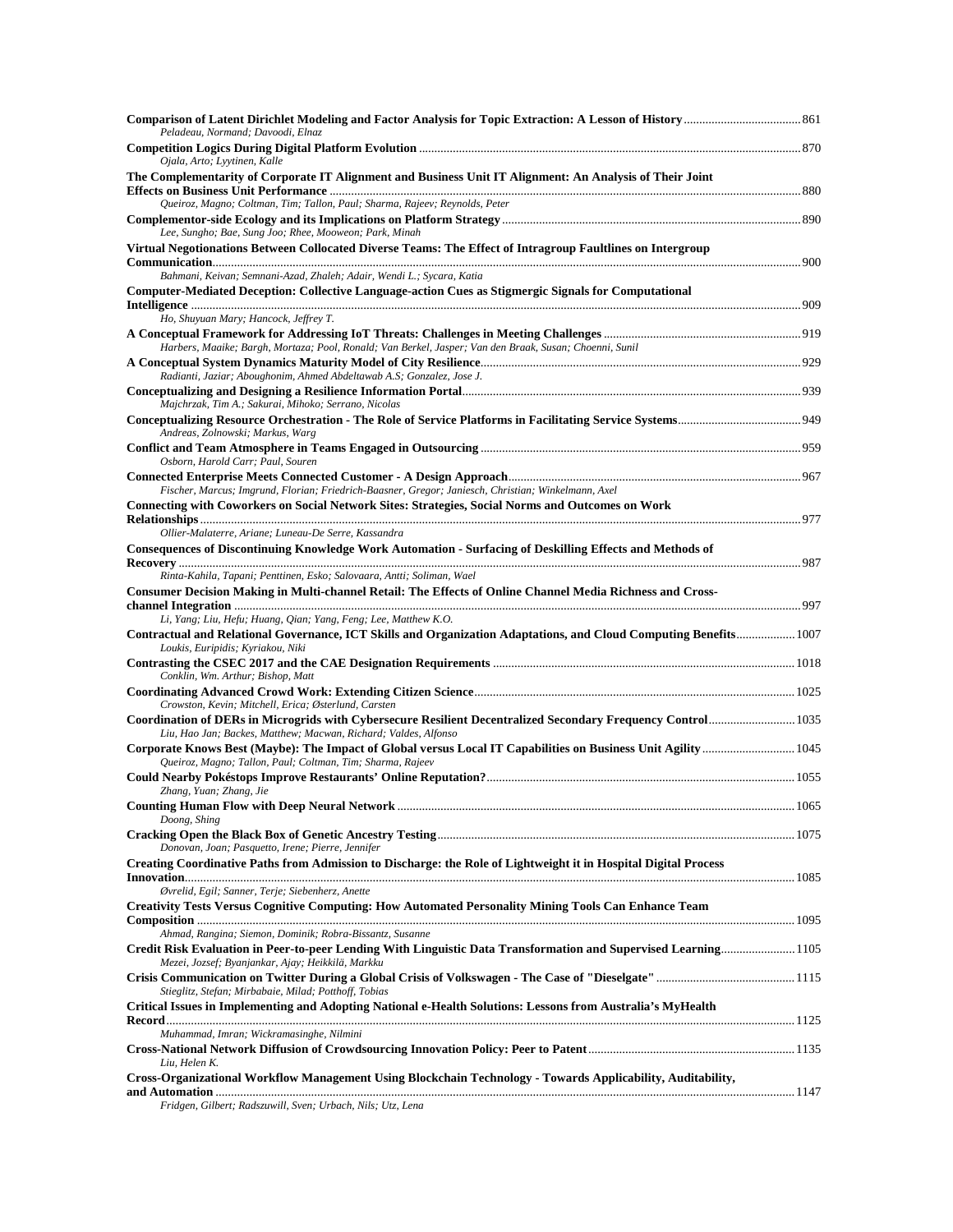| Ayalon, Oshrat; Toch, Eran                                                                                                                                                                           |  |
|------------------------------------------------------------------------------------------------------------------------------------------------------------------------------------------------------|--|
| Customer Lifetime Value Prediction in Non-Contractual Freemium Settings: Chasing High-Value Users Using                                                                                              |  |
|                                                                                                                                                                                                      |  |
| Sifa, Rafet; Runge, Julian; Bauckhage, Christian; Klapper, Daniel                                                                                                                                    |  |
| Customization of IBM Intu's Voice by Connecting Text-to-Speech Services and a Voice Conversion Network 1177<br>Song, Jongyoon; Kim, Hyunjae; Lee, Jaekoo; Choi, Euishin; Kim, Minseok; Yoon, Sungroh |  |
| Croasdell, David; Elste, James; Hill, Adrienne                                                                                                                                                       |  |
| CybHER: A Method for Empowering, Motivating, Educating and Anchoring Girls to a Cybersecurity Career Path 1193<br>Rowland, Pam; Podhradsky, Ashley; Plucker, Shephanie                               |  |
| Data Analytics and Knowledge Integration Mechanisms: The Role of Social Interactions in Innovation                                                                                                   |  |
|                                                                                                                                                                                                      |  |
| Shuradze, Giorgi; Wagner, Heinz-Theo                                                                                                                                                                 |  |
| Data Integration and Predictive Analysis System for Disease Prophylaxis: Incorporating Dengue Fever Forecasts  1212<br>Freeze, John; Erraguntla, Madhav; Verma, Akshans                              |  |
|                                                                                                                                                                                                      |  |
| Soto, Axel; Ryan, Cynthia; Peña Silva, Fernando; Das, Tapajyoti; Wolkowicz, Jacek; Milios, Evangelos; Brooks, Stephen                                                                                |  |
| Chen, Jun; Chen, Long; Qian, Chen; Xie, Kefan                                                                                                                                                        |  |
| A Decision Support System for Efficient Last-Mile Distribution of Fresh Fruits and Vegetables as Part of E-                                                                                          |  |
|                                                                                                                                                                                                      |  |
| Waitz, Martin; Mild, Andreas; Fikar, Christian                                                                                                                                                       |  |
| Deep Multi-Agent Reinforcement Learning using DNN-Weight Evolution to Optimize Supply Chain Performance 1251                                                                                         |  |
| Fuji, Taiki; Ito, Kiyoto; Matsumoto, Kohsei; Yano, Kazuo                                                                                                                                             |  |
| "Deliberated Intuition for Groups": An Explanatory Model for Crowd Predictions in the Domain of Stock-Price                                                                                          |  |
|                                                                                                                                                                                                      |  |
| Endress, Tobias; Gear, Tony                                                                                                                                                                          |  |
| Plüss, Brian; De Liddo, Anna                                                                                                                                                                         |  |
|                                                                                                                                                                                                      |  |
| Wirth, Jakob                                                                                                                                                                                         |  |
|                                                                                                                                                                                                      |  |
| Böckle, Martin; Micheel, Isabel; Bick, Markus; Novak, Jasminko                                                                                                                                       |  |
|                                                                                                                                                                                                      |  |
| Alhasawi, Yaser; Mullachery, Balakrishnan; Chatterjee, Samir                                                                                                                                         |  |
| Jussila, Jari; Sillanpää, Virpi; Helander, Nina; Vuori, Vilma; Boedeker, Mika; Liukkonen, Jari; Suoja, Kari; Felicetti, Alberto;<br>Raso, Cinzia                                                     |  |
| Paukstadt, Ute; Bergener, Katrin; Becker, Jörg; Dahl, Valerie; Denz, Cornelia; Zeisberg, Inga                                                                                                        |  |
|                                                                                                                                                                                                      |  |
| Lee, Sung Une; Zhu, Liming; Jeffery, Ross                                                                                                                                                            |  |
|                                                                                                                                                                                                      |  |
| Mylonopoulou, Vasiliki; Väyrynen, Karin; Isomursu, Minna                                                                                                                                             |  |
| Designing Technology to Overcome the Lack of Transmission of HPV Facts: Step One - A Theory of the Problem 1348<br>Bitar, Hind; Ryan, Terry                                                          |  |
| Avdiji, Hazbi; Elikan, Dina; Missonier, Stéphanie; Pigneur, Yves                                                                                                                                     |  |
| Detailed Perceptions by Health Service Providers Around EHRs: A Case Study of Australia's e-Health Solution  1367<br>Muhammad, Imran; Wickramasinghe, Nilmini                                        |  |
| Gasco, Mila; Cucciniello, Maria; Nasi, Greta; Yuan, Qianli                                                                                                                                           |  |
|                                                                                                                                                                                                      |  |
| Payne, Katherine Carl; J. Keith, Mark; Babb, Jeffry; N. Spruill, Alexandra                                                                                                                           |  |
| Development of a Mobile Tele-Simulation Unit Prototype for Training of Rural and Remote Emergency Health                                                                                             |  |
|                                                                                                                                                                                                      |  |
| Jewer, Jennifer; Dubrowski, Adam; Hoover, Kristopher; Smith, Andrew; Parsons, Michael                                                                                                                |  |
| Differences in the Reasons of Intermittent Versus Permanent Discontinuance in Social Media: An Exploratory                                                                                           |  |
| Zhou, Zhongyun; Yang, Mingzhu; Jin, Xiao-Ling                                                                                                                                                        |  |
|                                                                                                                                                                                                      |  |

| A Differentially Private Matching Scheme for Pairing Similar Users of Proximity Based Social Networking             |  |
|---------------------------------------------------------------------------------------------------------------------|--|
|                                                                                                                     |  |
| Sommer, Michael; Lim, Lipyeow; Li, Depeng                                                                           |  |
| The Diffusion of Crisis-Related Communication on Social Media: An Empirical Analysis of Facebook Reactions 1425     |  |
| Ross, Björn; Potthoff, Tobias; Majchrzak, Tim A.; Chakraborty, Narayan Ranjan; Ben Lazreg, Mehdi; Stieglitz, Stefan |  |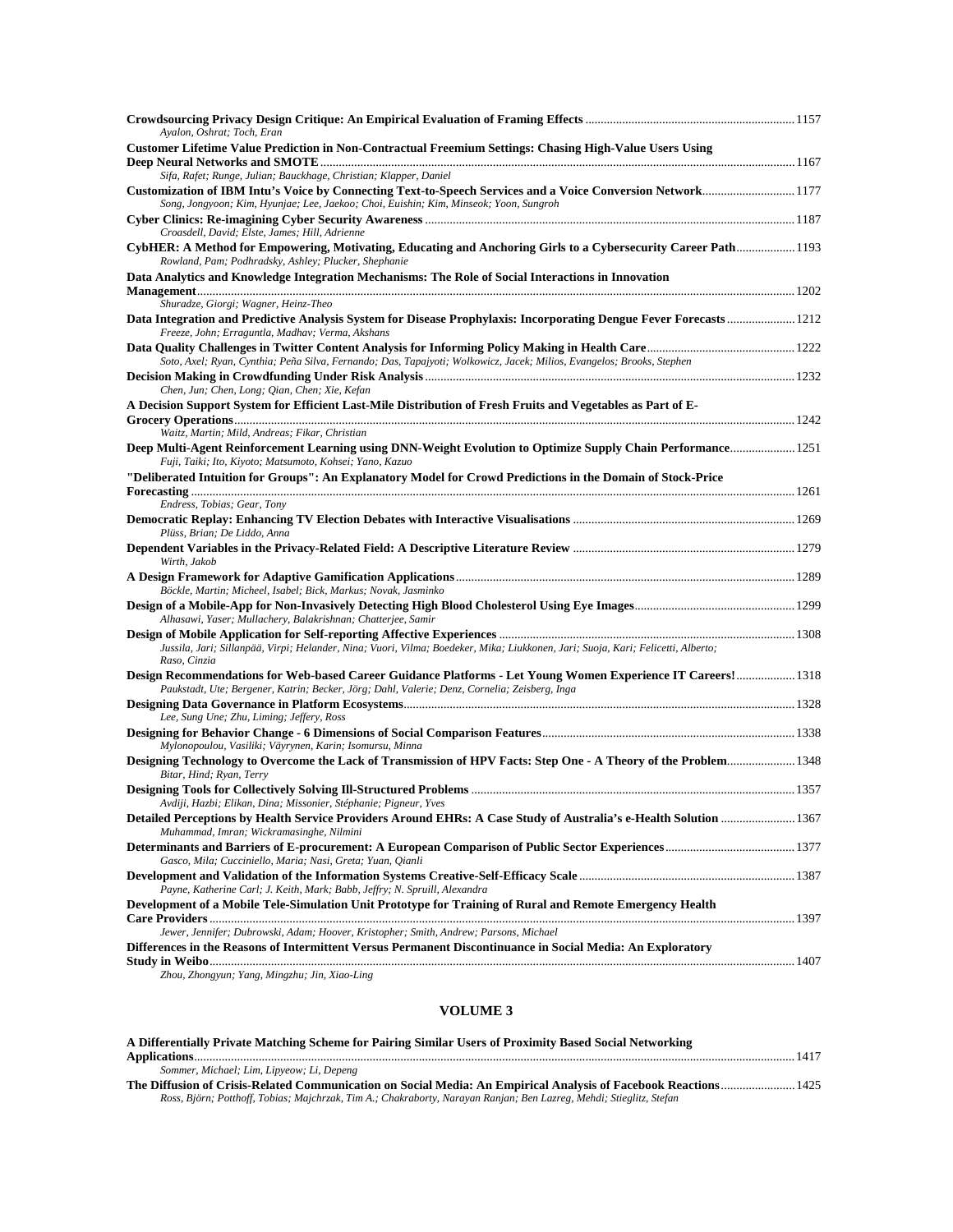| George, Jordana; Leidner, Dorothy                                                                                                                                                     |  |
|---------------------------------------------------------------------------------------------------------------------------------------------------------------------------------------|--|
| Liu, Aoyan; Li, Yan; Ye, Hua                                                                                                                                                          |  |
| Aakhus, Mark; Ågerfalk, Pär; Lennmyr, Fredrik                                                                                                                                         |  |
| Huang, Ni; Chen, Peiyu; Hong, Yili; Wu, Shinyi                                                                                                                                        |  |
| Digital Service Platform Evolution: How Spotify Leveraged Boundary Resources to Become a Global Leader in                                                                             |  |
| Skog, Daniel; Wimelius, Henrik; Sandberg, Johan                                                                                                                                       |  |
|                                                                                                                                                                                       |  |
| Vladova, Gergana; Ullrich, André; Bahrs, Julian; Bender, Benedict                                                                                                                     |  |
| Hesse, Andreas                                                                                                                                                                        |  |
| Norris, Tony; Gonzalez, Jose J.; Martinez, Santiago; Parry, Dave                                                                                                                      |  |
| Disrupting Industries with Blockchain: The Industry, Venture Capital Funding, and Regional Distribution of                                                                            |  |
| Friedlmaier, Maximilian; Tumasjan, Andranik; Welpe, Isabell M.                                                                                                                        |  |
|                                                                                                                                                                                       |  |
| Onuchowska, Agnieszka; de Vreede, Gert-Jan                                                                                                                                            |  |
| Wu, Manli; Yang, Chen; Wang, Chuang; Zhao, J. Leon; Wu, Sisi; Liang, Liang                                                                                                            |  |
| Dreesen, Tim; Schmid, Thomas                                                                                                                                                          |  |
| Pflügler, Christoph; Malzer, Thorsten; Jäschke, Tamara; Wiesche, Manuel; Krcmar, Helmut                                                                                               |  |
|                                                                                                                                                                                       |  |
| Wilms, Konstantin; Stieglitz, Stefan; Buchholz, Alina; Vogl, Raimund; Rudolph, Dominik                                                                                                |  |
| Gruber, Mauro Reto; Sarigianni, Christina; Geiger, Manfred; Remus, Ulrich                                                                                                             |  |
| Gan, Mingxin; Gao, Ling; Han, Yang                                                                                                                                                    |  |
| Doing Good with Data: Development of a Maturity Model for Data Literacy in Non-governmental Organizations  1590                                                                       |  |
| Sternkopf, Helena; Mueller, Roland M.                                                                                                                                                 |  |
| Whitney, Jessica; Jennex, Murray; Elkins, Aaron; Frost, Eric                                                                                                                          |  |
| Lam, Max WY; Liu, Xunying; Meng, Helen ML; Tsoi, Kelvin KF                                                                                                                            |  |
| Liere-Netheler, Kirsten; Packmohr, Sven; Vogelsang, Kristin                                                                                                                           |  |
| Hsieh, Sara H.; Tseng, Timmy H.; Lee, Crystal T.                                                                                                                                      |  |
| Drivers vs. Inhibitors - What Clinches Continuous Service Certification Adoption by Cloud Service Providers? 1640<br>Teigeler, Heiner; Lins, Sebastian; Sunyaev, Ali                  |  |
|                                                                                                                                                                                       |  |
| Krey, Mike<br>Dynamic Capabilities Related Implementation Skills for Internet of Things Solutions in the Digital Economy 1659                                                         |  |
| Ahmad, Mashood; Papert, Marcel; Pflaum, Alexander                                                                                                                                     |  |
| Weber, Thomas                                                                                                                                                                         |  |
|                                                                                                                                                                                       |  |
| Albrecht, Simon; Reichert, Stefan; Schmid, Jan; Strüker, Jens; Neumann, Dirk; Fridgen, Gilbert<br>Hong, Yili; Shao, Benjamin; Chen, Pei-yu; Liang, Chen                               |  |
| Vel, Vetrivadivel; Park, Insu; Liu, Jun                                                                                                                                               |  |
| Abraham, Joanna; Kannampallil, Thomas; Ward, Charlotte; Bogan, Christopher; Hyderi, Abbas                                                                                             |  |
| 1716 The Effect of Software Team Personality Composition on Learning and Performance: Making the "Dream" Team 1716<br>Anderson, Greg; Keith, Mark J.; Francisco, Julianne; Fox, Sarah |  |
| The Effect of Unmet Expectations of Information Quality on Post-Acceptance Workarounds Among Healthcare                                                                               |  |
| Bozan, Karoly; Berger, Andrew                                                                                                                                                         |  |
| The Effectiveness of Social Media-Enabled Patient Communities on Health Goal Attainment: An Approach of                                                                               |  |
| Song, Jiahe; Xu, Pei                                                                                                                                                                  |  |
|                                                                                                                                                                                       |  |
| Ernst, Claus-Peter; Huschens, Martin                                                                                                                                                  |  |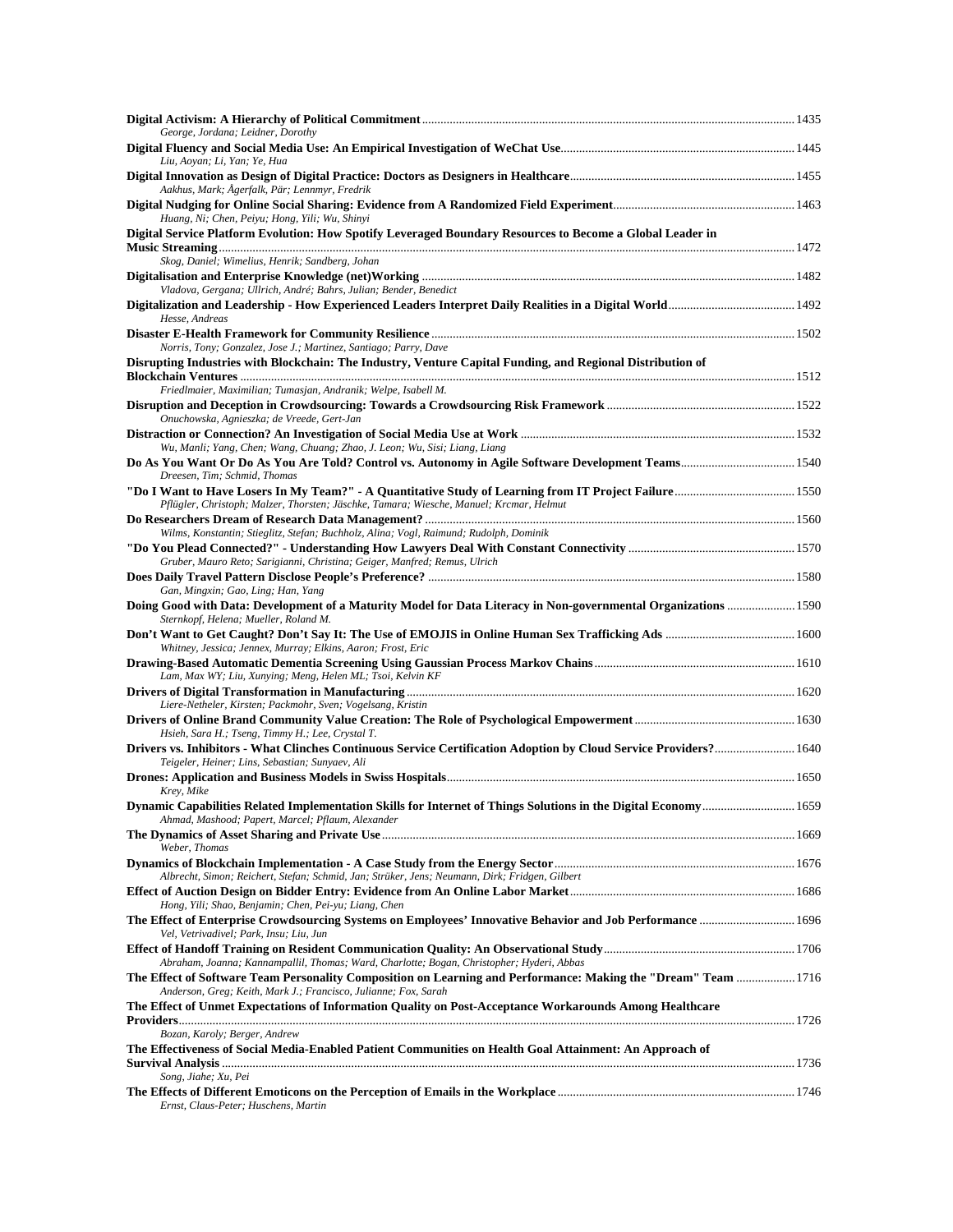| The Effects of Game Players' Social Intelligence on Social Support and Psychosocial Problem Factors in a 2-Wave                                                              |  |
|------------------------------------------------------------------------------------------------------------------------------------------------------------------------------|--|
| Lee, Hye Rim; Jeong, Eui Jun; Lee, Sung Je                                                                                                                                   |  |
| Fraccastoro, Sara; Gabrielsson, Mika                                                                                                                                         |  |
| Mihailescu, Marius; Mihailescu, Daniela                                                                                                                                      |  |
| Lundgaard, Daniel; Razmerita, Liana; Tan, Chee-Wee                                                                                                                           |  |
| Lee, Joyce; Yang, Chin-Sheng; Hsu, Carol; Wang, Jhong-Heng                                                                                                                   |  |
| Lutz, Christoph; Newlands, Gemma; Fieseler, Christian                                                                                                                        |  |
| Hyvärinen, Hissu; Beck, Roman                                                                                                                                                |  |
| Holopainen, Jani; Mattila, Osmo; Parvinen, Petri; Pöyry, Essi; Seppälä, Kaapo                                                                                                |  |
| Reibenspiess, Victoria; Drechsler, Katharina; Eckhardt, Andreas; Wagner, Heinz-Theo                                                                                          |  |
| Enabling the Mapping of Internet of Things Ecosystem Business Models Through Roles and Activities in Value                                                                   |  |
| Ikävalko, Heini; Turkama, Petra; Smedlund, Anssi                                                                                                                             |  |
| Engelmann, Andreas; Schwabe, Gerhard                                                                                                                                         |  |
| Tariq, Umair Ullah; Wu, Hui; Abd Ishak, Suhaimi                                                                                                                              |  |
| 1872 Engaging Users to Co-Create - Implications for Service Systems Design by Evaluating an Engagement Platform  1872<br>Grotherr, Christian; Semmann, Martin; Böhmann, Tilo |  |
| Gao, Ning; Dredze, Mark; Oard, Douglas                                                                                                                                       |  |
| Freeze, Ronald; Bristow, Susan                                                                                                                                               |  |
| Llanso, Thomas; McNeil, Martha                                                                                                                                               |  |
| The Estimation of Nodal Power Supply Reliability through the Network Connectivity by Complex Network                                                                         |  |
| Ren, Hui; Wu, Yuhuan; Watts, David; Jiang, He; Jiang, Nannan                                                                                                                 |  |
| Yapo, Adrienne; Weiss, Joseph                                                                                                                                                |  |
| Bay, Morten                                                                                                                                                                  |  |
| Rieger, Christoph                                                                                                                                                            |  |
| Salhofer, Peter                                                                                                                                                              |  |
| Event Entry Time Prediction in Financial Business Processes Using Machine Learning - A Use Case From Loan                                                                    |  |
| Frey, Michael; Emrich, Andreas; Fettke, Peter; Loos, Peter                                                                                                                   |  |
| Holler, Manuel; Uebernickel, Falk; Brenner, Walter                                                                                                                           |  |
| Schuh, Guenther; Riesener, Michael; Mattern, Christian                                                                                                                       |  |
| Elson, J S; Derrick, Douglas; Ligon, Gina                                                                                                                                    |  |
| Zhang, Guijie; Wei, Fangfang; Shao, Zhen                                                                                                                                     |  |
| Exploring Affordances of Slack Integrations and Their Actualization Within Enterprises - Towards an<br>Stoeckli, Emanuel; Uebernickel, Falk; Brenner, Walter                 |  |
|                                                                                                                                                                              |  |
| Dobson, Ian; Carrington, Nichelle'Le; Zhou, Kai; Wang, Zhaoyu; Carreras, Benjamin; Reynolds-Barredo, Jose                                                                    |  |
| Exploring Multi-Modal Communication Approach for Young Children with Spinal Muscular Atrophy (SMA) 2019<br>Miao, Sheng; Tang, Ziying; Feng, Jinjuan; Jozkowski, Amanda       |  |
| Lu, Yixin; Ou, Carol; Angelopoulos, Spyros                                                                                                                                   |  |
| McCarthy, Stephen; O'Raghallaigh, Paidi; Fitzgerald, Ciara; Adam, Frédéric                                                                                                   |  |
| Exploring the Potential of Big Data on the Health Care Delivery Value Chain (CDVC): A Preliminary Literature                                                                 |  |
| Tibben, William; Fosso Wamba, Samuel                                                                                                                                         |  |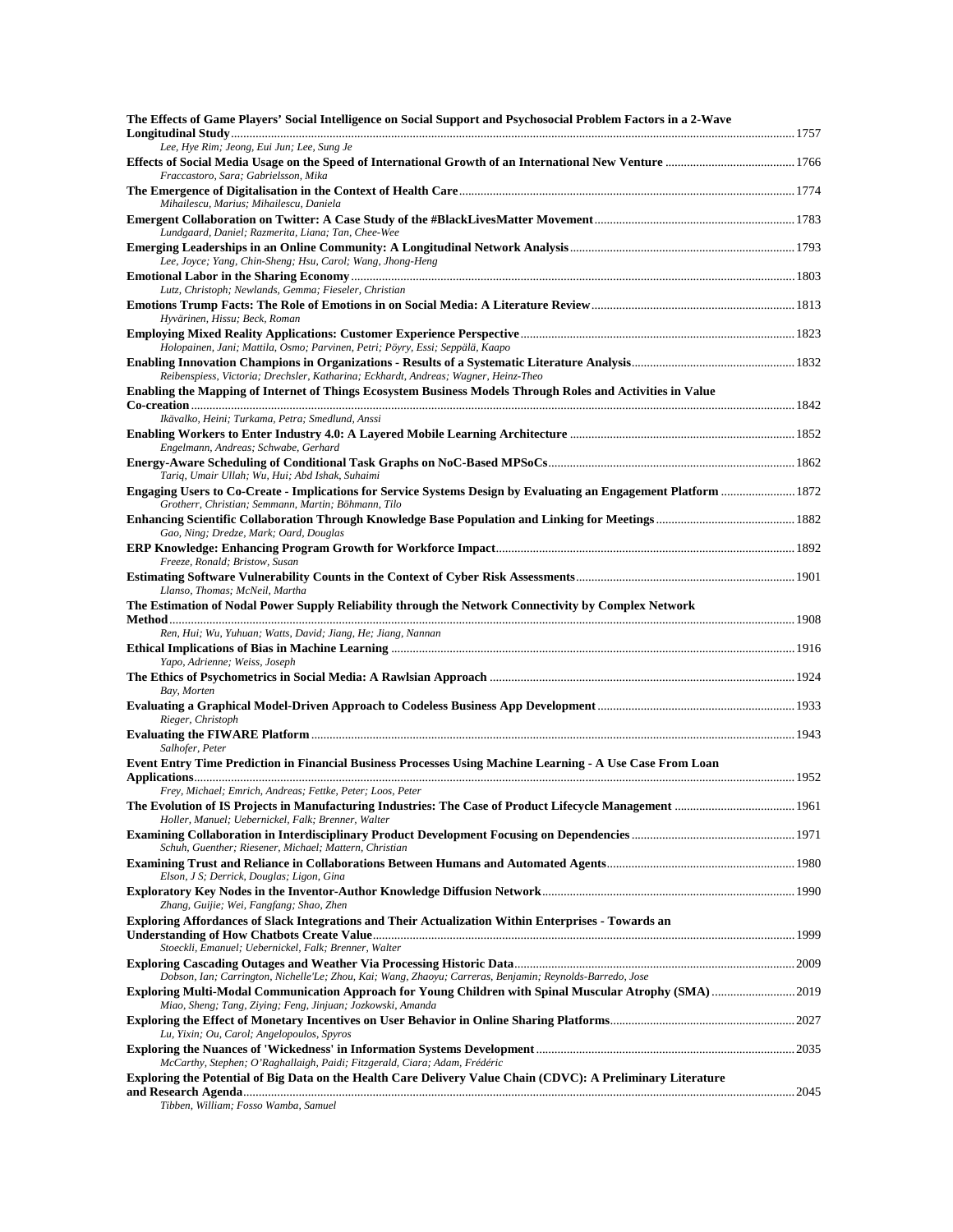| Maasberg, Michele; Ayaburi, Emmanuel; Liu, Charles; Au, Yoris                                               |       |
|-------------------------------------------------------------------------------------------------------------|-------|
| <b>Extracting Causal Claims from Information Systems Papers with Natural Language Processing for Theory</b> |       |
|                                                                                                             | .2065 |
| Mueller, Roland M.: Huettemann, Sebastian                                                                   |       |
| Krey, Mike                                                                                                  | .2075 |
| Krishnamurthy, Rashmi; Desouza, Kevin; Dawson, Gregory; Ho, Alfred                                          |       |
| Facts vs. Stories - Assessment and Conventional Signals as Predictors of Freelancers' Performance in Online |       |
|                                                                                                             | .2095 |
| Holthaus, Christian; Stock, Ruth Maria                                                                      |       |
|                                                                                                             | .2105 |
| Forss, Thomas                                                                                               |       |
| Consalvo, Mia; Begy, Jason; Browne, Pierson; Ganzon, Sarah; Scully-Blaker, Rainforest; Waldie, Rebecca      |       |
| Sanagavarapu, Lalit Mohan; Sarangi, Sourav; Y, Raghu Reddy; Varma, Vasudeva                                 | .2122 |
| Smedlund, Anssi; Ikävalko, Heini; Turkama, Petra                                                            |       |
| Mamun, Md Rasel Al; David, Alsius; Mai, Bin; Kim, Dan J.; Parsons, Thomas D                                 |       |
|                                                                                                             |       |

| Tjørnehøj, Gitte; Nicolajsen, Hanne Westh |  |
|-------------------------------------------|--|

| Flexible Ambiguity Resolution and Incompleteness Detection in Requirements Descriptions via an Indicator-Based                                         |       |
|--------------------------------------------------------------------------------------------------------------------------------------------------------|-------|
| Bäumer, Frederik S.; Geierhos, Michaela                                                                                                                | .2159 |
| Flexiwall - The Design and Development of a Prototype System That Integrates Internet of Things (IoT)                                                  |       |
| Wiberg, Mikael                                                                                                                                         |       |
| Kim, J.B.; Watson, Edward                                                                                                                              |       |
| From Strategic Intent to Implementation: How Information Technology Initiatives Take Shape in Organizations2185<br>Khazanchi, Deepak; Owens, Dawn      |       |
| The Future of Academic MIS Research: From Information Systems Economics to Innovative Business Models,<br>Clemons, Eric K; Wilson, Josh                |       |
| Kannus, Katariina; Ilvonen, Ilona                                                                                                                      |       |
| Kappen, Dennis; Mirza-Babaei, Pejman; Nacke, Lennart                                                                                                   |       |
| Warmelink, Harald; Koivisto, Jonna; Mayer, Igor; Vesa, Mikko; Hamari, Juho                                                                             |       |
| Wolf, Tobias; Weiger, Welf H.; Hammerschmidt, Maik                                                                                                     |       |
| Gamified Workshops as Drivers for Attitudinal and Behavioral Shifts toward Sustainable Business Practices: The<br>Putz, Lisa-Maria; Treiblmaier, Horst |       |
|                                                                                                                                                        |       |
| Jarvenpaa, Sirkka; Markus, M. Lynne                                                                                                                    |       |
| Given Enough Eyeballs, all Bugs are Shallow - A Literature Review for the Use of Crowdsourcing in Software                                             |       |
| Leicht, Niklas                                                                                                                                         |       |
| The Good, the Bad and the Indispensable - Insights into the Practical Potential of Emergency Response                                                  |       |
| Weidinger, Julian; Schlauderer, Sebastian; Overhage, Sven                                                                                              |       |
| Paul, Souren; He, Fang; Dennis, Alan R.                                                                                                                |       |
| Kanat, Irfan; Raghu, T. S.; Vinze, Ajay                                                                                                                |       |
|                                                                                                                                                        |       |
| Liang, Chen; Hong, Yili; Gu, Bin                                                                                                                       |       |
| Bygstad, Bendik; Bergquist, Magnus                                                                                                                     |       |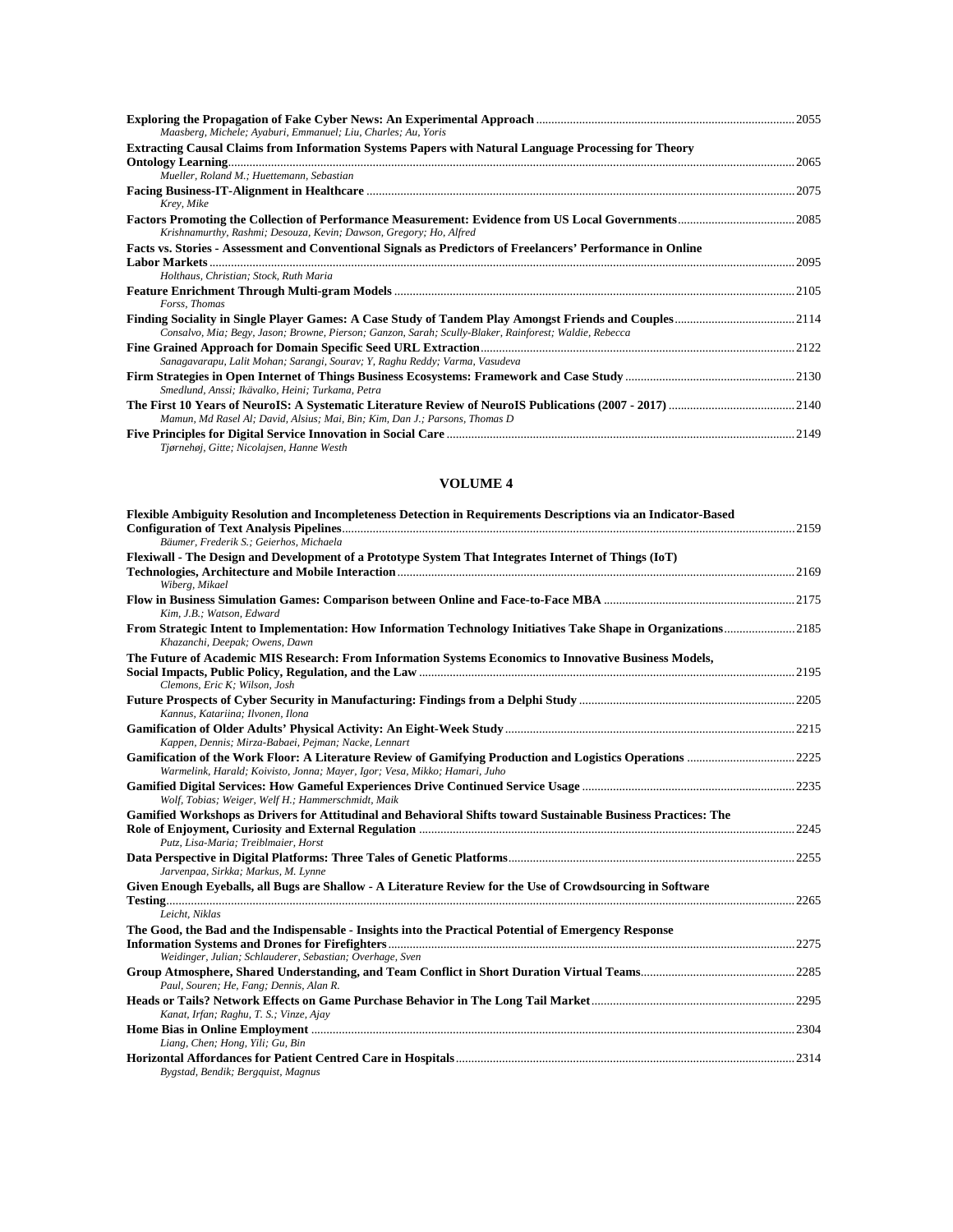| Host Inventory Controls and Systems Survey: Evaluating the CIS Critical Security Control One in Higher                                                                                                                                                                  |  |
|-------------------------------------------------------------------------------------------------------------------------------------------------------------------------------------------------------------------------------------------------------------------------|--|
| Kobezak, Philip; Marchany, Randy; Raymond, David; Tront, Joseph                                                                                                                                                                                                         |  |
| How Diverse Users and Activities Trigger Connective Action via Social Media: Lessons from the Twitter Hashtag                                                                                                                                                           |  |
| Johri, Aditya; Karbasian, Habib; Malik, Aqdas; Handa, Rajat; Purohit, Hemant                                                                                                                                                                                            |  |
| Rockmann, Robert; Gewald, Heiko                                                                                                                                                                                                                                         |  |
| Wallace, Linda; Warkentin, Merrill; Benbasat, Izak                                                                                                                                                                                                                      |  |
| Castille, Christopher; Fultz, Andrew                                                                                                                                                                                                                                    |  |
| How Does Corporate Social Responsibility Promote Innovation? The Sequential Mediating Mechanism of<br>Kim, Byung-Jik; Chang, Young Kyun; Kim, Tae-Hyun                                                                                                                  |  |
|                                                                                                                                                                                                                                                                         |  |
| Baumgart, Ruth; Holten, Roland                                                                                                                                                                                                                                          |  |
| Huang, Travis K.; Liao, Chun-Yung; Wang, Yi-Ting; Lin, Kuan-Yu                                                                                                                                                                                                          |  |
| How Does the Organizational Culture of Collaborative Networks Influence IT Governance Performance in a                                                                                                                                                                  |  |
| Aasi, Parisa; Rusu, Lazar; Leidner, Dorothy; Perjons, Erik; Corrales Estrada, Martha<br>How to Check Out? An Empirical Exploration of Customers' Different Cognitive Processes in Retailing Context 2413<br>Rinta-Kahila, Tapani; Penttinen, Esko; Pääsky, Hans-Petteri |  |
| How to Decompress the Pressure - the Moderating Effect of IT Flexibility on the Negative Impact of                                                                                                                                                                      |  |
| Reitz, Andreas; Jentsch, Christian; Beimborn, Daniel                                                                                                                                                                                                                    |  |
| Utz, Fabian; Neumann, Christian; Omid, Tafreschi                                                                                                                                                                                                                        |  |
| Rosendo, Daniel; Leoni, Guto; Gomes, Demis; Moreira, André; Gonçalves, Glauco; Endo, Patricia; Kelner, Judith; Sadok,<br>Djamel; Mahloo, Mozhgan                                                                                                                        |  |
| Homburg, Nadine                                                                                                                                                                                                                                                         |  |
| Paletti, Andrea                                                                                                                                                                                                                                                         |  |
| Nelson, Jim; Clark, Terry; Stewart, Ian                                                                                                                                                                                                                                 |  |
| Identifying Challenges in Business Rules Management Implementations Regarding the Governance Capability at                                                                                                                                                              |  |
| Smit, Koen; Zoet, Martijn                                                                                                                                                                                                                                               |  |
| Kragulj, Florian; Kaiser, Alexander; Grisold, Thomas                                                                                                                                                                                                                    |  |
| Wolters, Jeroen; Eseryel, U. Yeliz; Eseryel, Deniz                                                                                                                                                                                                                      |  |
| Image Recognition of Disease-Carrying Insects: A System for Combating Infectious Diseases Using Image                                                                                                                                                                   |  |
| Munoz, J. Pablo; Boger, Rebecca; Dexter, Scott; Low, Russanne; Li, Justin                                                                                                                                                                                               |  |
| Huttner, Jan-Paul; Pfeiffer, David; Robra-Bissantz, Susanne                                                                                                                                                                                                             |  |
| Mahfoud, Elias; Wegba, Kodzo; Li, Yuemeng; Han, Honglei; Lu, Aidong                                                                                                                                                                                                     |  |
| Randell, Rebecca; Tang, Charlotte; Chen, Yunan                                                                                                                                                                                                                          |  |
| Angerer, Peter; Zimmermann, Steffen; Pale, Gerald; Salomon, Gina; Provin, Daniel; Kathan, Wolfgang; Matzler, Kurt                                                                                                                                                       |  |
| Impact of Mobile Electronic Word of Mouth (EWOM) on Consumers Purchase Intentions in the Fast-Causal                                                                                                                                                                    |  |
| Yan, Xiangbin; Shah, Adnan Muhammad; Zhai, Li; Khan, Salim; Shah, Syed Asad Ali                                                                                                                                                                                         |  |
| Mandler, Timo; Seifert, Rouven; Wellbrock, Christian-Mathias; Knuth, Ingo; Kunz, Reinhard                                                                                                                                                                               |  |
|                                                                                                                                                                                                                                                                         |  |
| Nikou, Shahrokh; Tarvoll, Julian; Öörni, Anssi                                                                                                                                                                                                                          |  |
| Cremer, Stefan                                                                                                                                                                                                                                                          |  |
| The Impact of Service Failure Controllability and Relationship Strength on Post-Complaint Consumer Behavior -<br>von Aswege, Frederike; Kemper, Jan; Brettel, Malte                                                                                                     |  |
| The Impact s of Requested Permission on Mobile App Adoption: The Insights Based on an Experiment in Taiwan2608<br>Lai, Hsiangchu; Hsu, Jack Shih-Chieh; Wu, Min-Xun                                                                                                     |  |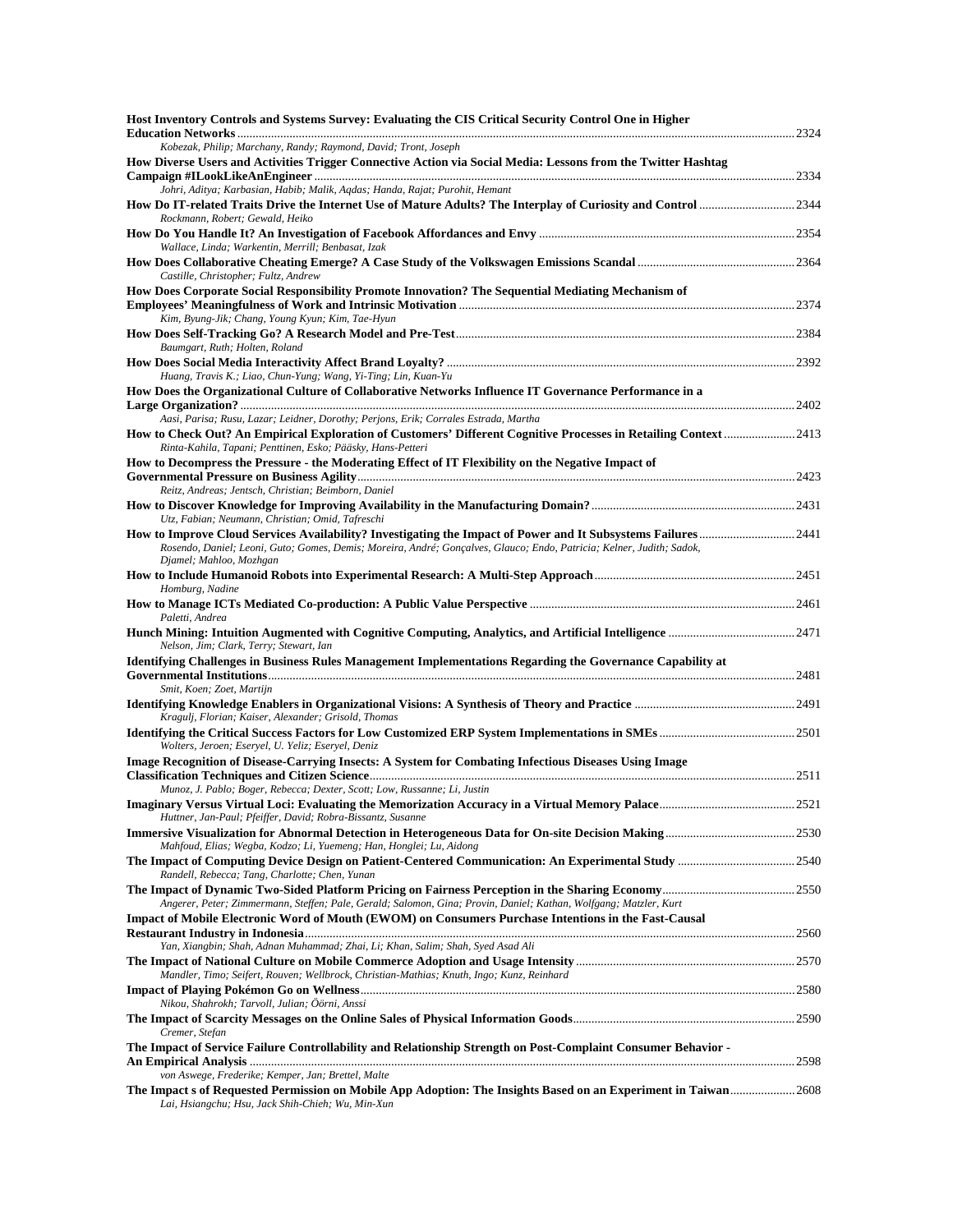| Anwar, Muhammad Bashar; O'Malley, Mark                                                                                                                                                                  |  |
|---------------------------------------------------------------------------------------------------------------------------------------------------------------------------------------------------------|--|
| Lennerholt, Christian; van Laere, Joeri; Söderström, Eva                                                                                                                                                |  |
| Ryan, Jim; Doster, Barbara; Daily, Sandra; Lewis, Carmen                                                                                                                                                |  |
|                                                                                                                                                                                                         |  |
| Ramadani, Luthfi; Kurnia, Sherah; Breidbach, Christoph F.<br>In Search of a Cure for a Psychosis in Information Systems Design: Co-created Design and Metaphorical                                      |  |
|                                                                                                                                                                                                         |  |
| Waguespack, Leslie; Babb, Jeffry; Yates, David                                                                                                                                                          |  |
| Schuetzler, Ryan M.; Giboney, Justin Scott; Grimes, G. Mark; Nunamaker, Jay F.                                                                                                                          |  |
| Influence of Data Analysis, Entrepreneurial and Business Skills on Information Technology Firms: A Dynamic                                                                                              |  |
| Giannakos, Michail; Mikalef, Patrick; Pappas, Ilias                                                                                                                                                     |  |
|                                                                                                                                                                                                         |  |
| Ahuja, Manju; Patel, Pankaj; Suh, Ayoung                                                                                                                                                                |  |
| Jackson, Lisa; Stoneman, Melanie-Jane; Callaghan, Heather; Zhang, Hanjing; Latsou, Christina; Dunnett, Sarah; Mao, Lei                                                                                  |  |
| Information and Communication Technology Use Continuance Behavioral Intention: Differential Effect Based on                                                                                             |  |
|                                                                                                                                                                                                         |  |
| Kaba, Bangaly                                                                                                                                                                                           |  |
| Mikalef, Patrick; Krogstie, John; van de Wetering, Rogier; Pappas, Ilias; Giannakos, Michail                                                                                                            |  |
| Sangeeth L.R., Silpa; K. Mathew, Saji                                                                                                                                                                   |  |
|                                                                                                                                                                                                         |  |
| Jaeger, Lennart                                                                                                                                                                                         |  |
| Somerville, Mary; Anita, Mirijamdotter; Christine, Bruce; Chaudhary, Niraj; Salavati, Sadaf                                                                                                             |  |
| Innovating Bevond the Fuzzy Front End: How to Use Reward-Based Crowdfunding to Co-create with Customers 2755                                                                                            |  |
| Lipusch, Nikolaus; Dellermann, Dominik; Oeste-Reiß, Sarah; Ebel, Philipp                                                                                                                                |  |
| Mihailescu, Daniela; Mihailescu, Marius; Carlsson, Sven                                                                                                                                                 |  |
|                                                                                                                                                                                                         |  |
| Meliopoulos, A P; Cokkinides, George; Albinali, Hussain; Myrda, Paul; Farantatos, Evangelos<br>The Interaction of Trait Competitiveness and Leaderboard Design - An Experimental Analysis of Effects on |  |
|                                                                                                                                                                                                         |  |
| Höllig, Christoph E.; Tumasjan, Andranik; Welpe, Isabell M.                                                                                                                                             |  |
| D. Camba, Jorge; Feng, Jeff; Kwon, EunSook                                                                                                                                                              |  |
|                                                                                                                                                                                                         |  |
| Athari, Mir Hadi; Wang, Zhifang                                                                                                                                                                         |  |
| Bandera, Cesar; Keshtkar, Fazel; Passerini, Katia                                                                                                                                                       |  |
| Internalization of Information Security Policy and Information Security Practice: A Comparison with Compliance 2818<br>Park, Minjung; Chai, Sangmi                                                      |  |
|                                                                                                                                                                                                         |  |
| Wang, Ziye; Kennedy, Deanna                                                                                                                                                                             |  |
| Pick, James; Sarkar, Avijit; Parrish, Elizabeth                                                                                                                                                         |  |
|                                                                                                                                                                                                         |  |
| Bozan, Karoly; Mooney, David                                                                                                                                                                            |  |
| Staykova, Kalina; Damsgaard, Jan                                                                                                                                                                        |  |
| Tuunanen, Tuure; Baskerville, Richard; Beck, Roman                                                                                                                                                      |  |
|                                                                                                                                                                                                         |  |
| Tripp, John; Saltz, Jeff; Turk, Dan                                                                                                                                                                     |  |
| Freeze, Ronald; Syler, Rhonda                                                                                                                                                                           |  |
| Raisinghani, Mahesh; Idemudia, Efosa                                                                                                                                                                    |  |
|                                                                                                                                                                                                         |  |
| Kaisler, Stephen; Armour, Frank; Espinosa, Alberto                                                                                                                                                      |  |
| Tsoi, Kelvin; Poon, Simon; Hung, Patrick                                                                                                                                                                |  |
| Themistocleous, Marinos; Morabito, Vincenzo; de Cunha, Paulo Rupino                                                                                                                                     |  |
|                                                                                                                                                                                                         |  |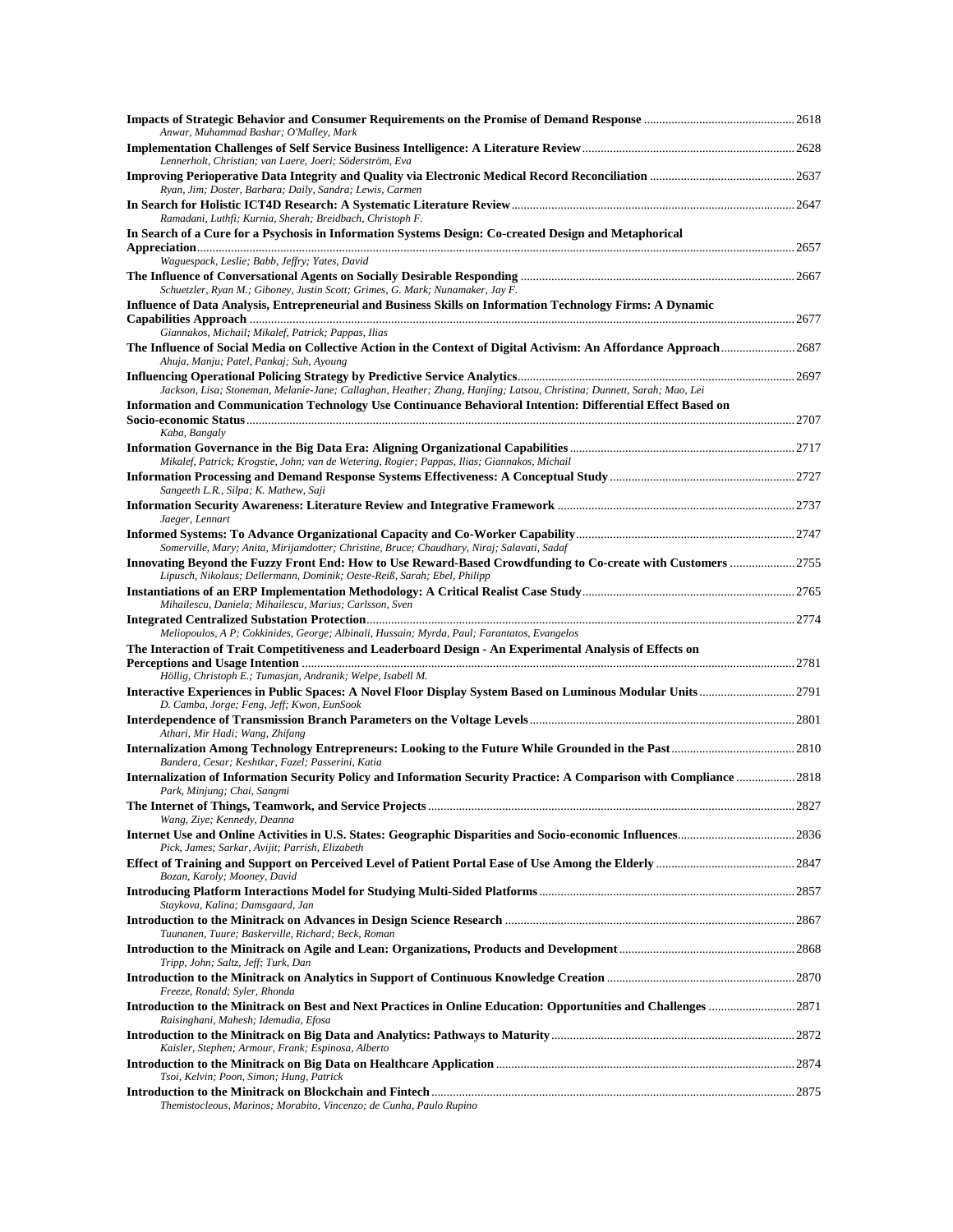| Introduction to the Minitrack on Business Intelligence, Analytics and Cognitive: Case Studies and Applications |        |
|----------------------------------------------------------------------------------------------------------------|--------|
|                                                                                                                | 2876   |
| Belov, Sergey; Spohrer, Jim                                                                                    |        |
| Nickerson, Jeffrey; Fichman, Pnina; Steiny, Donald                                                             |        |
| Introduction to the Minitrack on Communication and Information Systems Technology for Crisis and Disaster      |        |
|                                                                                                                | . 2878 |
| Dugdale, Julie; Negre, Elsa; Turoff, Murray                                                                    |        |
| Smolnik, Stefan; Hadaya, Pierre; Holford, W. David                                                             |        |
|                                                                                                                |        |
| de Vreede, Triparna; de Vreede, Gert-Jan; Seeber, Isabella                                                     |        |
|                                                                                                                |        |
| Acker, Amelia: Beaton, Brian: Swartz, Lana                                                                     |        |
|                                                                                                                |        |
| Ko, Il-sang; Beimborn, Daniel                                                                                  |        |
|                                                                                                                | 2884   |
| Prpic, John; Kietzmann, Jan                                                                                    |        |

| Hong, Yili; Gu, Bin; Huang, Nina                                                                                                                                         |  |
|--------------------------------------------------------------------------------------------------------------------------------------------------------------------------|--|
| Chamberlain, Luanne; Llanso, Thomas; George, Richard                                                                                                                     |  |
| Introduction to Cyber Threat Intelligence and Analytics Minitrack: A Conceptual Three-Pronged Approach and                                                               |  |
|                                                                                                                                                                          |  |
| Choo, Kim-Kwang Raymond; Dehghantanha, Ali                                                                                                                               |  |
| Brooks, Tyson; Chin, Shiu-Kai; Devendorf, Erich; Young, William                                                                                                          |  |
| Glisson, William; Choo, Kim-Kwang Raymond                                                                                                                                |  |
| White, Gregory; Conklin, Wm. Arthur; Harrison, Keith                                                                                                                     |  |
| Motiwalla, Luvai; Deokar, Amit; Sarnikar, Surendra                                                                                                                       |  |
| Goul, Michael; Zhang, Zhongju                                                                                                                                            |  |
| Yates, David J; Xu, Jennifer; Haughton, Dominique; Yan, Xiangbin                                                                                                         |  |
| Iyer, Lakshmi; Paul, Souren; Zhou, Lina                                                                                                                                  |  |
| Delen, Dursun; Zolbanin, Hamed Majidi                                                                                                                                    |  |
| Sadovykh, Valeria; Peko, Gabrielle; Sundaram, David                                                                                                                      |  |
| Bein, Wolfgang; Pickl, Stefan                                                                                                                                            |  |
| Ma, Jian; Xu, Wei; Sun, Jianshan                                                                                                                                         |  |
| Hung, Patrick; Hunag, Shih-Chia; Peres, Sarajane Marques                                                                                                                 |  |
| Berente, Nicholas; Lyytinen, Kalle; Yoo, Youngjin                                                                                                                        |  |
| Introduction to the Minitrack on Digital Nudging: Online Decision Making and Information Systems Design  2918<br>Weinmann, Markus; Schneider, Christoph; Brocke, Jan vom |  |
| Tuunanen, Tuure; Boehmann, Tilo; Henfridsson, Ola                                                                                                                        |  |
| Deng, Xuefei; Li, Yibai; Joshi, K.D.                                                                                                                                     |  |
| Welpe, Isabell; Krcmar, Helmut; Muller, Marcus; Zavolokina, Liudmila                                                                                                     |  |
| Weinberg, Bruce; Kambil, Ajit; Davis, Lenita                                                                                                                             |  |
| Introduction to the Minitrack on Emerging Issues in Distributed Group Decision-Making: Opportunities and                                                                 |  |
| Aggarwal, Anil; Vogel, Doug; Murayama, Yuko                                                                                                                              |  |
| Wihlborg, Elin; Zheng, Lei; Pardo, Theresa                                                                                                                               |  |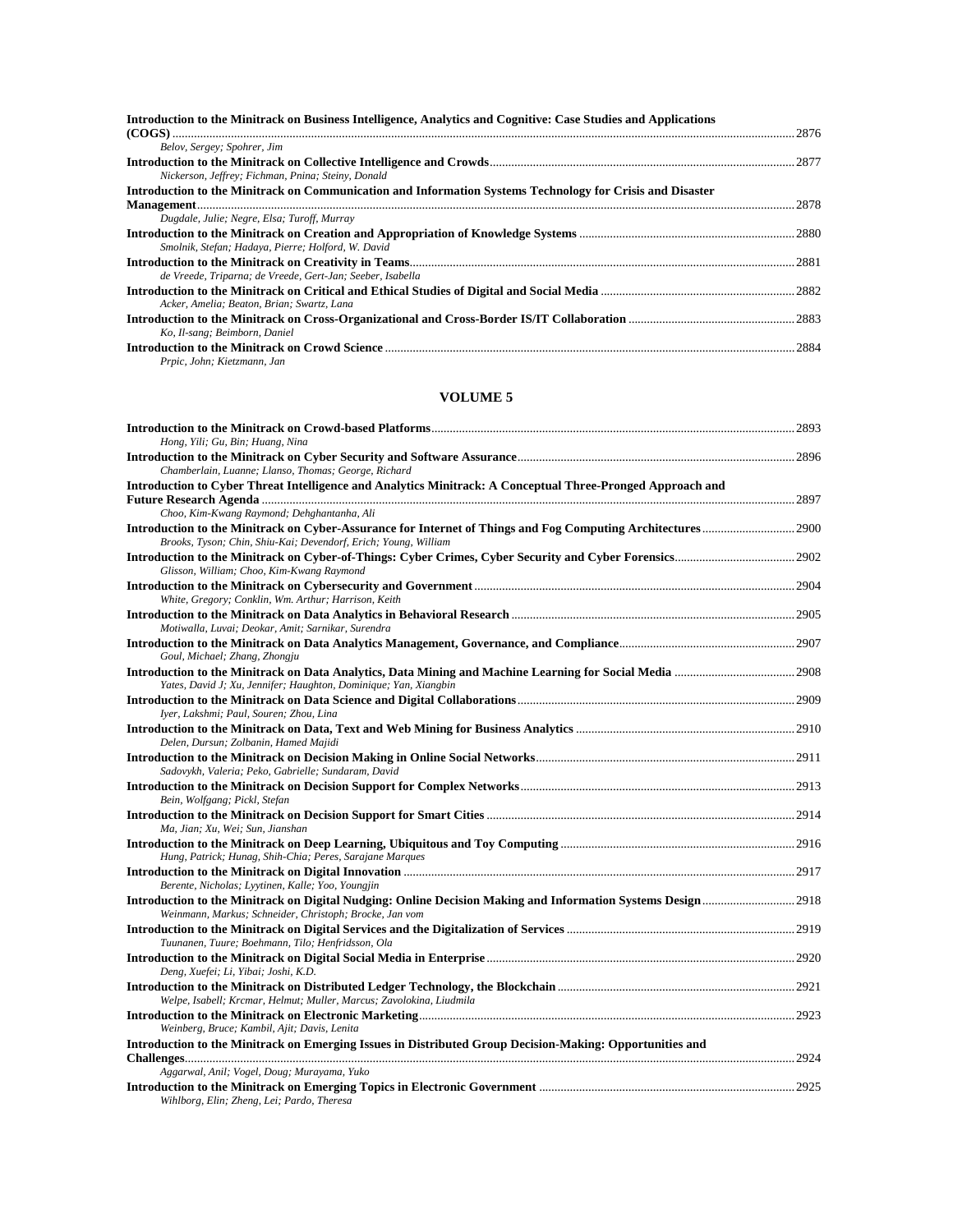| Introduction to the Minitrack on Enhancing Public Participation, Interaction, and Innovation in Government2926                                                               |  |
|------------------------------------------------------------------------------------------------------------------------------------------------------------------------------|--|
| Bertot, John; Cochran, Mitch; Robertson, Scott                                                                                                                               |  |
| Armour, Frank; Kaisler, Stephen                                                                                                                                              |  |
| Themistocleous, Marinos; Corbitt, Gail; Schmidt, Pamela                                                                                                                      |  |
| Passerini, Katia; Bartolacci, Michael                                                                                                                                        |  |
| Menzies, Tim; Kazman, Rick                                                                                                                                                   |  |
| Monu, Kafui; Boughzala, Imed; Zhang, Xi                                                                                                                                      |  |
| Poor, Nathaniel; Consalvo, Mia                                                                                                                                               |  |
| Hamari, Juho; Parvinen, Petri                                                                                                                                                |  |
|                                                                                                                                                                              |  |
| Tan, Joseph; Califf, Christopher; Dohan, Michael                                                                                                                             |  |
| Fichman, Pnina; Bernroider, Edward                                                                                                                                           |  |
| Sakurai, Mihoko; Gonzalez, Jose J.; Benaben, Frederick                                                                                                                       |  |
|                                                                                                                                                                              |  |
| Kesan, Jay; Schaupp, Ludwig Christian; Luna-Reyes, Luis<br>Introduction to the Minitrack on Government Transformation and Digitalization: Governance, Organization, and      |  |
|                                                                                                                                                                              |  |
| Flak, Leif Skiftenes; Gil-Garcia, J. Ramon; Lips, Miriam                                                                                                                     |  |
| Win, Khin Than; Oinas-Kukkonen, Harri; Iyengar, Madurai<br>Introduction to the Minitrack on Health Information Technology for Development: Use of ICTs for Health Equity2941 |  |
| Hatakka, Mathias; Wickramasinghe, Nilmini; Qureshi, Sajda                                                                                                                    |  |
| Zheng, Kai; Chen, Yunan                                                                                                                                                      |  |
| Introduction to the Minitrack on Human-Computer Interaction: Informing Design Utilizing Behavioral,                                                                          |  |
| Schneider, Christoph; Valacich, Joe; Dimoka, Angelika                                                                                                                        |  |
| Dadgar, Majid; Samhan, Bahae; Joshi, K.D.                                                                                                                                    |  |
| Hatakka, Mathias; Thapa, Devinder; Zhang, Jing                                                                                                                               |  |
| Bui, Tung; Clemons, Eric; Streff, Kevin                                                                                                                                      |  |
| Pekkola, Samuli; Paivarinta, Tero                                                                                                                                            |  |
|                                                                                                                                                                              |  |
| Warkentin, Merrill; Johnston, Allen C.; Vance, Anthony                                                                                                                       |  |
| Bishop, Matt; Kesan, Jay; Clark, Jason                                                                                                                                       |  |
| Anderson, Lindsay                                                                                                                                                            |  |
| Voss, Stefan; Sebastian, Hans-Jurgen; Pahl, Julia                                                                                                                            |  |
| Introduction to the Minitrack on Interactive Visual Analytics and Visualization for Decision Making: Making                                                                  |  |
| Ebert, David S.; Fisher, Brian; Gaither, Kelly                                                                                                                               |  |
| Introduction to the Minitrack on Internet of Things: Providing Services Using Smart Devices, Wearables, and                                                                  |  |
| Keskin, Tayfun                                                                                                                                                               |  |
| Port, Dan; Wilf, Joel                                                                                                                                                        |  |
| Spil, Ton; Cellucci, Leigh; Kamis, Arnold; Bozan, Karoly                                                                                                                     |  |
| Weiss, Joseph; Swan, Jacky                                                                                                                                                   |  |
| Juric, Radmila; Stendal, Karen; Suh, Sang                                                                                                                                    |  |
| Cheng, Xusen; Yan, Xiangbin; Bajwa, Deepinder                                                                                                                                |  |
|                                                                                                                                                                              |  |
| Van Grembergen, Wim; De Haes, Steven                                                                                                                                         |  |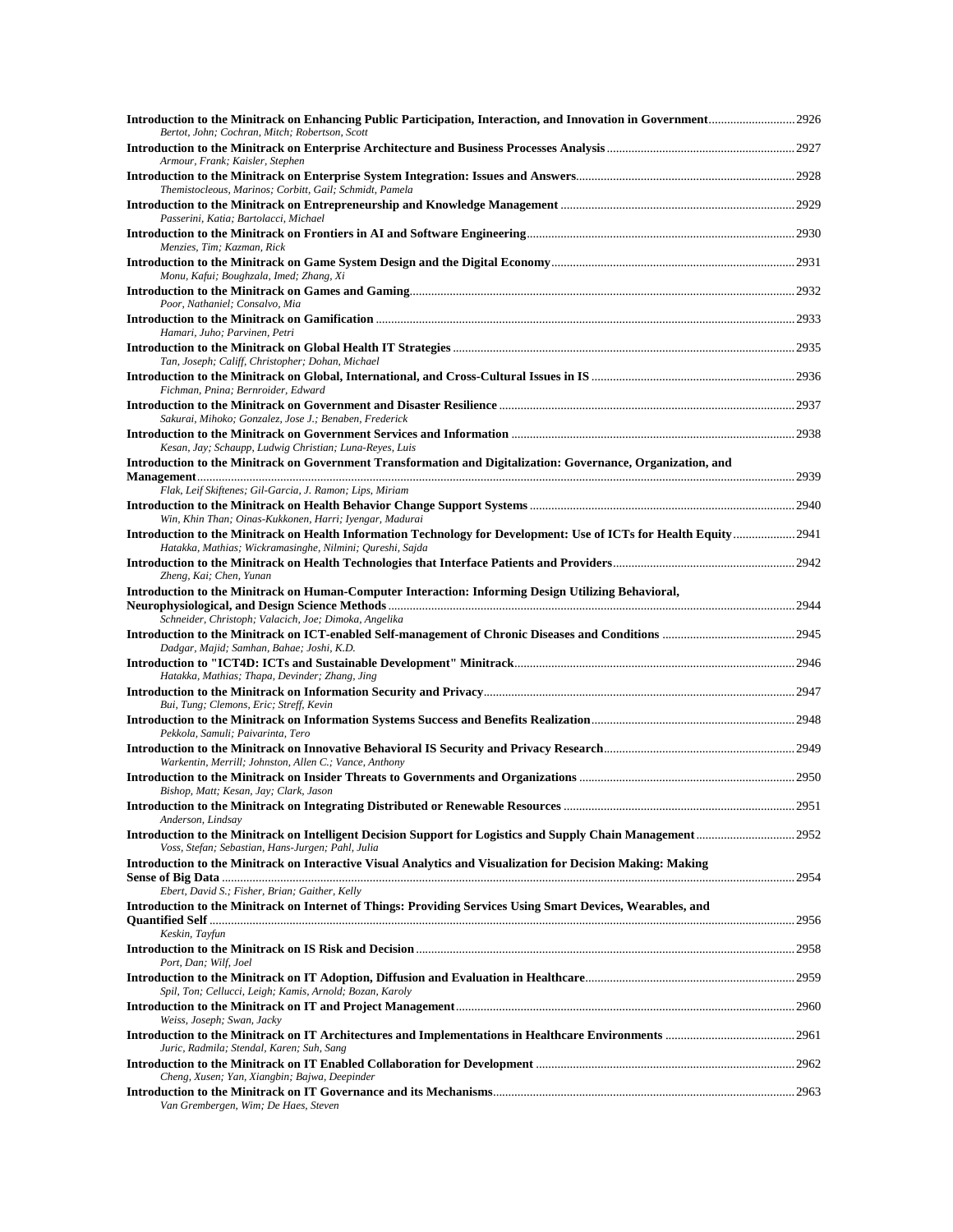| Sherer, Susan; Morana, Stefan; Reuter-Opperman, Melanie                                                                                                                             |      |
|-------------------------------------------------------------------------------------------------------------------------------------------------------------------------------------|------|
| Gloet, Marianne; Samson, Daniel                                                                                                                                                     |      |
| Brockmann, Carsten; Roztocki, Narcyz                                                                                                                                                |      |
| Joshi, K.D.; Cooper, Lynne; Johnson, Nathan                                                                                                                                         |      |
| Durcikova, Alexandra; Jennex, Murray                                                                                                                                                |      |
| Kaiser, Alexander; Peschl, Markus; Mendling, Jan                                                                                                                                    |      |
| Rollins, Minna; Wickramasinghe, Nilmini; Gabrielsson, Mika                                                                                                                          |      |
| de Laat, Maarten; Suthers, Daniel                                                                                                                                                   |      |
| Sarlin, Peter; Mezei, Jozsef                                                                                                                                                        |      |
|                                                                                                                                                                                     |      |
| Still, Kaisa; Basole, Rahul; Russell, Martha                                                                                                                                        |      |
| Oren, Shmuel                                                                                                                                                                        |      |
| Rafaeli, Sheizaf; Kalman, Yoram; Kent, Carmel                                                                                                                                       |      |
| Ezell, Barry; Goldrich, Luanne                                                                                                                                                      |      |
| Parvinen, Petri; Hamari, Juho; Pöyry, Essi                                                                                                                                          |      |
|                                                                                                                                                                                     |      |
| Walden, Pirkko; Dahlberg, Tomi; Penttinen, Esko                                                                                                                                     |      |
| Eto, Joe; Venkatasubramanian, Mani; Chassin, David P.                                                                                                                               |      |
| Chin, Amita Goyal; Sarin, Rakesh; Weistroffer, Heinz Roland                                                                                                                         |      |
| Bui, Tung; Shakun, Melvin; Paul, Souren                                                                                                                                             |      |
| Rosen, Devan; Barnett, George A.; Chu, Kar-Hai                                                                                                                                      |      |
| Krcmar, Helmut; Charalabidis, Yannis; Janssen, Marijn                                                                                                                               |      |
| Lindman, Juho; Rossi, Matti; Tuunainen, Virpi Kristiina                                                                                                                             |      |
| Introduction to the Minitrack on Organizational Issues of Business Intelligence, Business Analytics and Big Data2994<br>Marjanovic, Olivera; Dinter, Barbara; Ariyachandra, Thilini |      |
|                                                                                                                                                                                     |      |
| Hafner, Julee                                                                                                                                                                       |      |
| Bodendorf, Freimut; Wickramasinghe, Nilmini; Ma, Tuan Huy                                                                                                                           | 2998 |
| Parycek, Peter; Cordella, Antonio; Bannister, Frank                                                                                                                                 |      |
| Leidner, Dorothy; Kettinger, Bill; Gonzalez, Ester; Milovich, Michael                                                                                                               |      |
| Skouby, Knud Erik; Sorensen, Lene; Khajuria, Samant                                                                                                                                 |      |
| Derrrick, Douglas; Helquist, Joel; Diller, Christopher B.R.                                                                                                                         |      |
| Introduction to the Minitrack on Real-World Evaluation of Biosensor-Based Interventions in Healthcare 3006<br>Boyer, Edward; Chai, Peter; Carreiro, Stephanie                       |      |
| Hafner, Julee; Scovetta, Vincent                                                                                                                                                    |      |
|                                                                                                                                                                                     |      |
| Stieglitz, Stefan; Vogl, Raimund; Rudolph, Dominik                                                                                                                                  |      |
| Dagle, Jeff<br>Introduction to the Minitrack on Security and Critical Infrastructure for Cloud, IoT and Decentralized Trust3011                                                     |      |
| Yeager, William J.; Morin, Jean-Henry                                                                                                                                               |      |
| Plachkinova, Miloslava; Grispos, George                                                                                                                                             |      |
| Gewald, Heiko; Vogel, Doug; Bozan, Karoly                                                                                                                                           |      |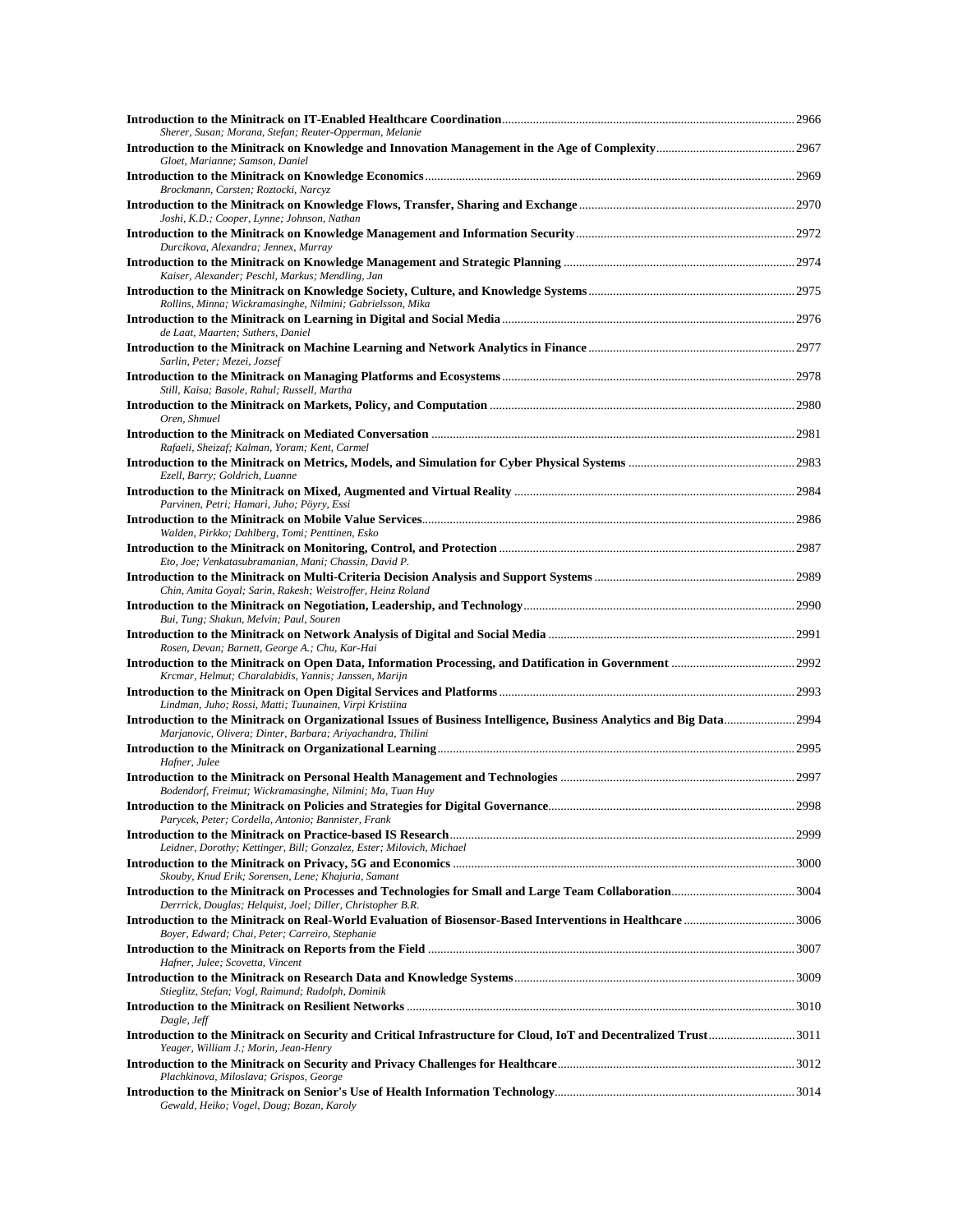| Fromm, Hansjörg; Satzger, Gerhard; Setzer, Thomas                                                                                                                             |  |
|-------------------------------------------------------------------------------------------------------------------------------------------------------------------------------|--|
| Maglio, Paul; Lin, Fu-ren; Shaw, Michael                                                                                                                                      |  |
| Gasco-Hernandez, Mila; Negre, Elsa; Rosenthal-Sabroux, Camille                                                                                                                |  |
| Demirkan, Haluk; Spohrer, Jim; Badinelli, Ralph                                                                                                                               |  |
|                                                                                                                                                                               |  |
| de Vreede, Triparna; de Vreede, Gert-Jan                                                                                                                                      |  |
| Schmidt, Rainer; Alt, Rainer; Nurcan, Selmin                                                                                                                                  |  |
| Suthers, Daniel; Nahon, Karine                                                                                                                                                |  |
| Cheung, Christy; Lee, Matthew K. O.; Wagner, Christian                                                                                                                        |  |
| Introduction to the Minitrack on Social Media and Government - Citizen Participation, Value Co-Creation and                                                                   |  |
| Medaglia, Rony; Scholl, Margit Christa; Loukis, Euripides                                                                                                                     |  |
|                                                                                                                                                                               |  |
| Bock, Beth; Rosen, Rochelle                                                                                                                                                   |  |
| Levinson, Nanette; Cogburn, Derrick L.; Vodanovich, Shahper                                                                                                                   |  |
| Young, Amber; Summers, Jama; Coursaris, Constantinos                                                                                                                          |  |
|                                                                                                                                                                               |  |
| Peko, Gabrielle; Vodanovich, Shahper; Sadovykh, Valeria; Sundaram, David                                                                                                      |  |
| Knight, Michael; Vieru, Dragos; Medlin, Dawn                                                                                                                                  |  |
| Pasi, Gabriella; Kruse, Rudolf; Viviani, Marco                                                                                                                                |  |
| Introduction to the Minitrack on Software Development for Mobile Devices, Wearables, and the Internet-of-                                                                     |  |
| Majchrzak, Tim A.; Groenli, Tor-Morten                                                                                                                                        |  |
| Käkölä, Timo; Leitner, Andrea                                                                                                                                                 |  |
|                                                                                                                                                                               |  |
| Kauffman, Robert; Weber, Thomas; Clemons, Eric; Dewan, Rajiv<br>Introduction to the Minitrack on Technology Mediated Collaborations in Healthcare and Wellness Management3042 |  |
| Paul, Souren; Ramaprasad, Arkalgud; Wickramasinghe, Nilmini                                                                                                                   |  |
| Cogburn, Derrick L.; Hine, Mike; Peladeau, Normand; Yoon, Victoria                                                                                                            |  |
|                                                                                                                                                                               |  |
| Turel, Ofir; Soror, Amr; Steelman, Zach                                                                                                                                       |  |
| Choudrie, Jyoti; Kurnia, Sherah; Vodanovich, Shahper                                                                                                                          |  |
| Introduction to the Minitrack on The Digital Supply Chain of the Future: Technologies, Applications and Business                                                              |  |
| Pflaum, Alexander; Prockl, Günter; Bodendorf, Freimut; Chen, Haozhe                                                                                                           |  |
| Xiao, Bo Sophia; Lim, Eric; Tan, Chee-Wee                                                                                                                                     |  |
|                                                                                                                                                                               |  |
| Hovorka, Dirk; Larsen, Kai                                                                                                                                                    |  |
| Frolick, Mark; Rainer, Kelly; Ryan, Jim                                                                                                                                       |  |
| Jarvenpaa, Sirkka; Teigland, Robin                                                                                                                                            |  |
| Minas, Randall; Dennis, Alan                                                                                                                                                  |  |
| Introduction to the Minitrack on Turning Smart: Challenges and Experiences in Smart Application Development  3059<br>Salhofer, Peter; Gesing, Sandra; Catlett, Charlie        |  |
| Introduction to the Minitrack on User Experience (UX) in Information Systems (IS) for Health and Wellness 3060<br>Burkhard, Richard; Fruhling, Ann; Djamasbi, Soussan         |  |
| Cogburn, Derrick L.; Hine, Mike; Espinosa, Alberto; Santuzzi, Alecia                                                                                                          |  |
|                                                                                                                                                                               |  |
| Kietzmann, Jan; Pitt, Leyland; McCarthy, Ian; Schau, Hope                                                                                                                     |  |
| Biagioni, Edoardo; McEachen, John; Tummala, Murali                                                                                                                            |  |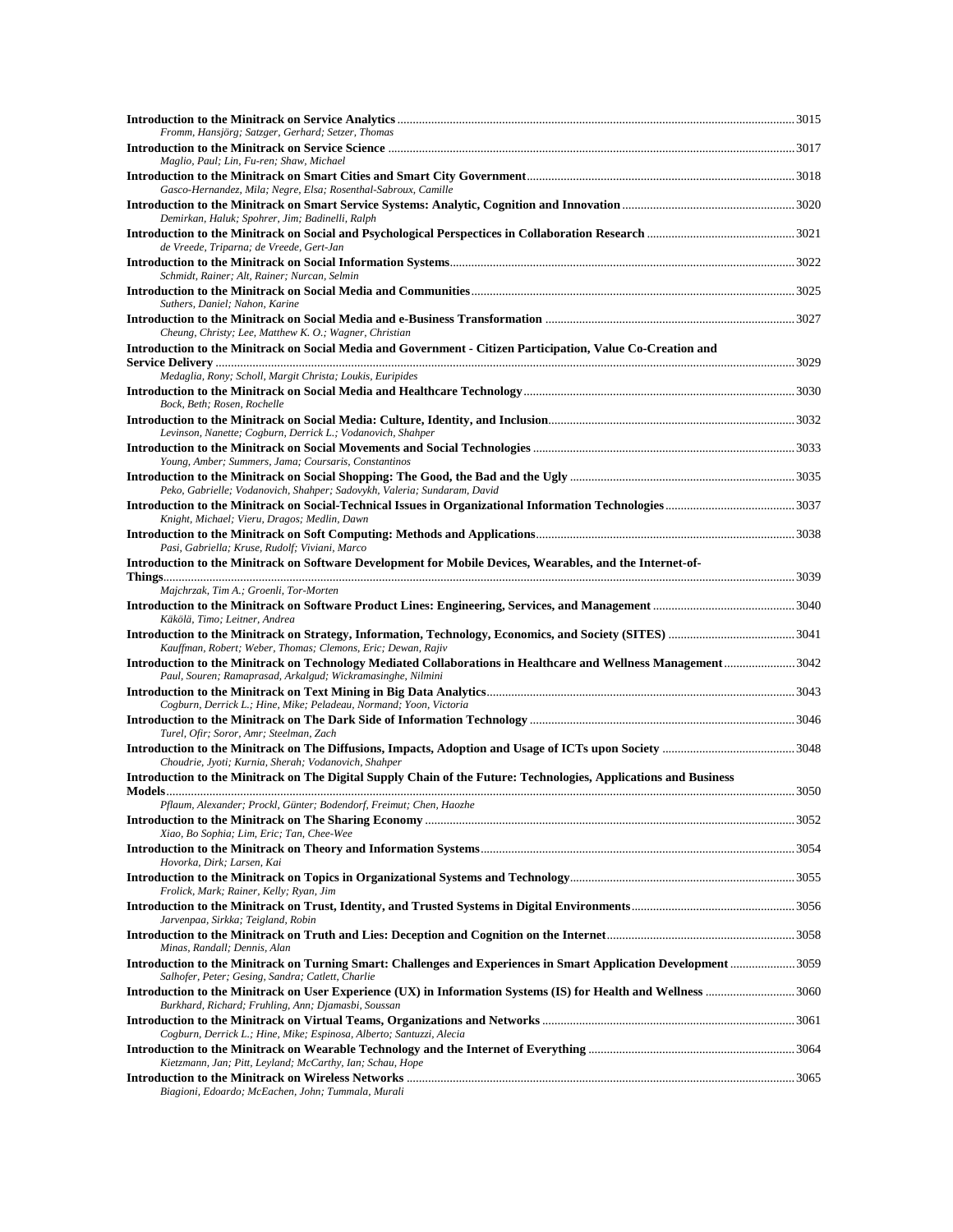| Inverting the Relationship Between Development and Public Access Computing (PAC): A Comparative Study of                                                                     |  |
|------------------------------------------------------------------------------------------------------------------------------------------------------------------------------|--|
| Stratton, Caroline                                                                                                                                                           |  |
| Investigating Ethical Design Requirements for Digitalized Healthcare Support: The Case of Ambulatory                                                                         |  |
| Mueller, Marius; Heger, Oliver; Niehaves, Bjoern                                                                                                                             |  |
| Watters, Paul                                                                                                                                                                |  |
| Investor's Anticipation and Future Market Movement: Evidence of Self-Fulfilling Prophecy Effect from Chinese                                                                 |  |
| Wan, Yun; Yang, Xiaoguang                                                                                                                                                    |  |
| Is Negative Feedback Better than No Feedback? The Impact of Social Dynamics on Reviewers' Review Decisions 3102<br>Shen, Wengi; Liu, Yan                                     |  |
| Kim, Yeweon; Herring, Susan C.                                                                                                                                               |  |
| Is the Privacy Paradox a Matter of Psychological Distance? An Exploratory Study of the Privacy Paradox from a                                                                |  |
| Bandara, Ruwan; Fernando, Mario; Akter, Shahriar                                                                                                                             |  |
| IT Governance Mechanisms for DevOps Teams - How Incumbent Companies Achieve Competitive Advantages3132                                                                       |  |
| Wiedemann, Anna                                                                                                                                                              |  |
| Boon, Miriam                                                                                                                                                                 |  |
| It's Just Emotion Taking Me Over: Investigating the Role of Emotions in Knowledge Management Research3152<br>Hornung, Olivia; Smolnik, Stefan                                |  |
| Garlach, Stacia; Suthers, Daniel                                                                                                                                             |  |
|                                                                                                                                                                              |  |
| Laumer, Sven; Gubler, Fabian; Maier, Christian; Weitzel, Tim                                                                                                                 |  |
| Bent, Russell; Blumsack, Seth; van Hentenryck, Pascal; Sanchez, Conrado Borraz; Backhaus, Scott                                                                              |  |
| The Kev Determinant Factors of Clinical Information Systems User Satisfaction: Lessons Learnt From an                                                                        |  |
| Haddad, Peter; Wickramasinghe, Nilmini                                                                                                                                       |  |
| Knowing and Designing: Understanding Information Use in Open Source Design Through the Lens of Information                                                                   |  |
| Lumbard, Kevin; Abid, Ammar; Toh, Christine; Germonprez, Matt                                                                                                                |  |
| Fill, Hans-Georg; Haerer, Felix                                                                                                                                              |  |
| Knowledge Flows in the Form of Entanglement and -"Cuts": An Agential Realist Perspective on Knowledge                                                                        |  |
| Holford, W. David                                                                                                                                                            |  |
| Knowledge Production and Social Roles in an Online Community of Emerging Occupation: A Study of User                                                                         |  |
|                                                                                                                                                                              |  |
| Kou, Yubo; Gray, Colin; Toombs, Austin; Adams, Robin                                                                                                                         |  |
| Gabbrielli, Maurizio; Giallorenzo, Saverio; Lanese, Ivan; Zingaro, Stefano Pio                                                                                               |  |
| Kunene, K Niki; Diop, MameFatou                                                                                                                                              |  |
| "Leadership in Action: How Top Hackers Behave" A Big-Data Approach with Text-Mining and Sentiment                                                                            |  |
|                                                                                                                                                                              |  |
| Biswas, Baidyanath; Mukhopadhyay, Arunabha; Gupta, Gaurav                                                                                                                    |  |
| Learn or Earn? - Intelligent Task Recommendation for Competitive Crowdsourced Software Development3273<br>Karim, Muhammad Rezaul; Yang, Ye; Messinger, David; Ruhe, Guenther |  |
|                                                                                                                                                                              |  |
| Kumar, Priya; Gruzd, Anatoliy; Haythornthwaite, Caroline; Gilbert, Sarah; Esteve del Valle, Marc; Paulin, Drew                                                               |  |
| Lassetter, Carter; Cotilla-Sanchez, Eduardo; Kim, Jinsub                                                                                                                     |  |
| Gasson, Susan; Purcell, Michelle                                                                                                                                             |  |
| Lessons Learned from an Information Security Incident: A Practical Recommendation to Involve Employees in                                                                    |  |
|                                                                                                                                                                              |  |
| Tatu, Teodora; Ament, Clara; Jaeger, Lennart                                                                                                                                 |  |
| Wang, Yichuan                                                                                                                                                                |  |
| Leveraging the Potentials of Dedicated Collaborative Interactive Learning: Conceptual Foundations to Overcome                                                                |  |
| Calma, Adrian; Oeste-Reiß, Sarah; Sick, Bernhard; Leimeister, Jan Marco                                                                                                      |  |
|                                                                                                                                                                              |  |
| McLoughlin, Shane; Maccani, Giovanni; Prendergast, David; Donnellan, Brian                                                                                                   |  |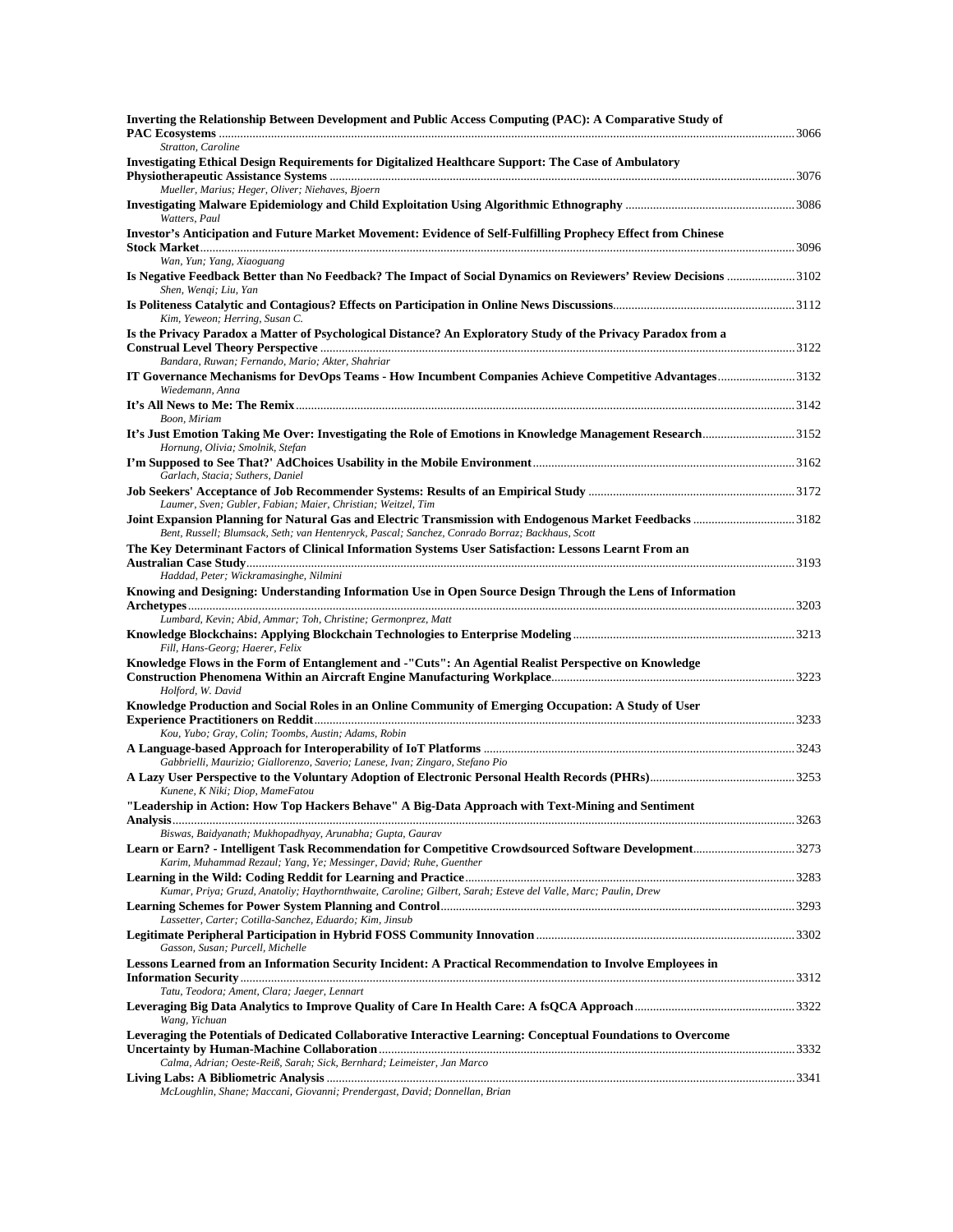| Xu, Ti; Jang, Wonhyeok; Overbye, Thomas J.                                                                                                                                                                                                                                                |  |
|-------------------------------------------------------------------------------------------------------------------------------------------------------------------------------------------------------------------------------------------------------------------------------------------|--|
| Begovic, Miroslav; Peerzada, Aaqib; Nuqui, Reynaldo; Picone, Benjamin                                                                                                                                                                                                                     |  |
| Logic Synthesis as an Efficient Means of Minimal Model Discovery from Multivariable Medical Datasets 3367<br>Gorji, Niku; Poon, Simon                                                                                                                                                     |  |
| Love and Hate Relationships in a Platform Ecosystem: A Case of Finnish Electronic Identity Management 3377<br>Bazarhanova, Anar; Yli-Huumo, Jesse; Smolander, Kari                                                                                                                        |  |
| Lai, Jeffrey T; Chapman, Brittany P; Boyle, Katherine L; Boyer, Edward W; Chai, Peter R                                                                                                                                                                                                   |  |
| Seeber, Isabella; Bittner, Eva; Briggs, Robert O.; de Vreede, Gert-Jan; de Vreede, Triparna; Druckenmiller, Doug; Maier,<br>Ronald; Merz, Alexander B.; Oeste-Reiß, Sarah; Randrup, Nils; Schwabe, Gerhard; Söllner, Matthias                                                             |  |
| Corbett, Jacqueline; Templier, Mathieu; Takeda, Hirotoshi                                                                                                                                                                                                                                 |  |
| Managing Complex Work Systems via Crowdworking Platforms: How Deutsche Bank Explores AI Trends and<br>Mrass, Volkmar; Peters, Christoph; Leimeister, Jan Marco                                                                                                                            |  |
| Managing Complex Work Systems via Crowdworking Platforms: The Case of Hamburger Hochbahn and                                                                                                                                                                                              |  |
| Mrass, Volkmar; Peters, Christoph; Leimeister, Jan Marco                                                                                                                                                                                                                                  |  |
| Rudkevich, Aleksandr; Zlotbik, Anatoly; Ruiz, Pablo; Goldis, Evgeniy; Beylin, Aleksandr; Hornby, Richard; Tabors, Richard;<br>Backhaus, Scott; Caramanis, Michael; Philbrick, Russ<br>Market Knowledge and Dynamic Capabilities in Creating Competitive Advantage in an International New |  |
| Pehrsson, Anders; Rollins, Minna                                                                                                                                                                                                                                                          |  |
| Seale, Katherine; McDonald, Jeffrey; Glisson, William; Pardue, Harold; Jacobs, Michael                                                                                                                                                                                                    |  |
| Medical Technology Investment Decision-Making at U.S. Hospitals: A Comparative Case Study of Four<br>Wernz, Christian; Zhang, Hui                                                                                                                                                         |  |
| Nagao, Katashi                                                                                                                                                                                                                                                                            |  |
|                                                                                                                                                                                                                                                                                           |  |
| The Message Influences Me More Than Others: Social Media Metrics, Third-Person Perception, and Behavioral                                                                                                                                                                                 |  |
| Chung, Myojung                                                                                                                                                                                                                                                                            |  |
| Brown, Joshua; Zhou, Zhi Quan; Chow, Yang-Wai                                                                                                                                                                                                                                             |  |
| Hansen, Sean; Baroody, A. James                                                                                                                                                                                                                                                           |  |
| Mobile Health Intervention Development Principles: Lessons from an Adolescent Cyberbullying Intervention 3509<br>Ranney, Megan L.; Pittman, Sarah K.; Riese, Alison; Ybarra, Michele; Huang, Jeff; Spirito, Anthony; Rosen, Rochelle                                                      |  |
| Bisimwa, Kasky; Brown, Irwin; Johnston, Kevin                                                                                                                                                                                                                                             |  |
| Seebacher, Stefan; Maleshkova, Maria                                                                                                                                                                                                                                                      |  |
| Modeling the GPRS Network Latency with a Double Pareto-lognormal or a Generalized Beta Distribution3539<br>Pfitzinger, Bernd; Baumann, Tommy; Emde, Andreas; Macos, Dragan; Jestädt, Thomas                                                                                               |  |
| Nwokeji, Joshua Chibuike; Aglan, Faisal; Clark, Tony; Barn, Balbir; Kulkarni, Vinay                                                                                                                                                                                                       |  |
| Kim, Haeun; Park, Jaehyun; Han, Sangyup; Kim, Myungchul                                                                                                                                                                                                                                   |  |
| Pittaway, Jeffrey J.; Oahri-Saremi, Hamed; Montazemi, Ali Reza                                                                                                                                                                                                                            |  |
|                                                                                                                                                                                                                                                                                           |  |
| Andulkar, Mayur; Le, Duc Tho; Berger, Ulrich<br>Gorko, Thomas; Yau, Calvin; Malik, Abish; Harris, Matt; Tee, Jun Xiang; Maciejewski, Ross; Qian, Cheryl; Afzal, Shehzad;<br>Pijanowski, Bryan; Ebert, David                                                                               |  |
| Multimodal Data Fusion and Behavioral Analysis Tooling for Exploring Trust, Trust-propensity, and Phishing<br>Hefley, Michael; Wethor, Gabrielle; Hale, Matthew L.                                                                                                                        |  |
| Multivariate Stochastic Approximation to Tune Neural Network Hyperparameters for Criticial Infrastructure<br>Bihl, Trevor; Steeneck, Daniel                                                                                                                                               |  |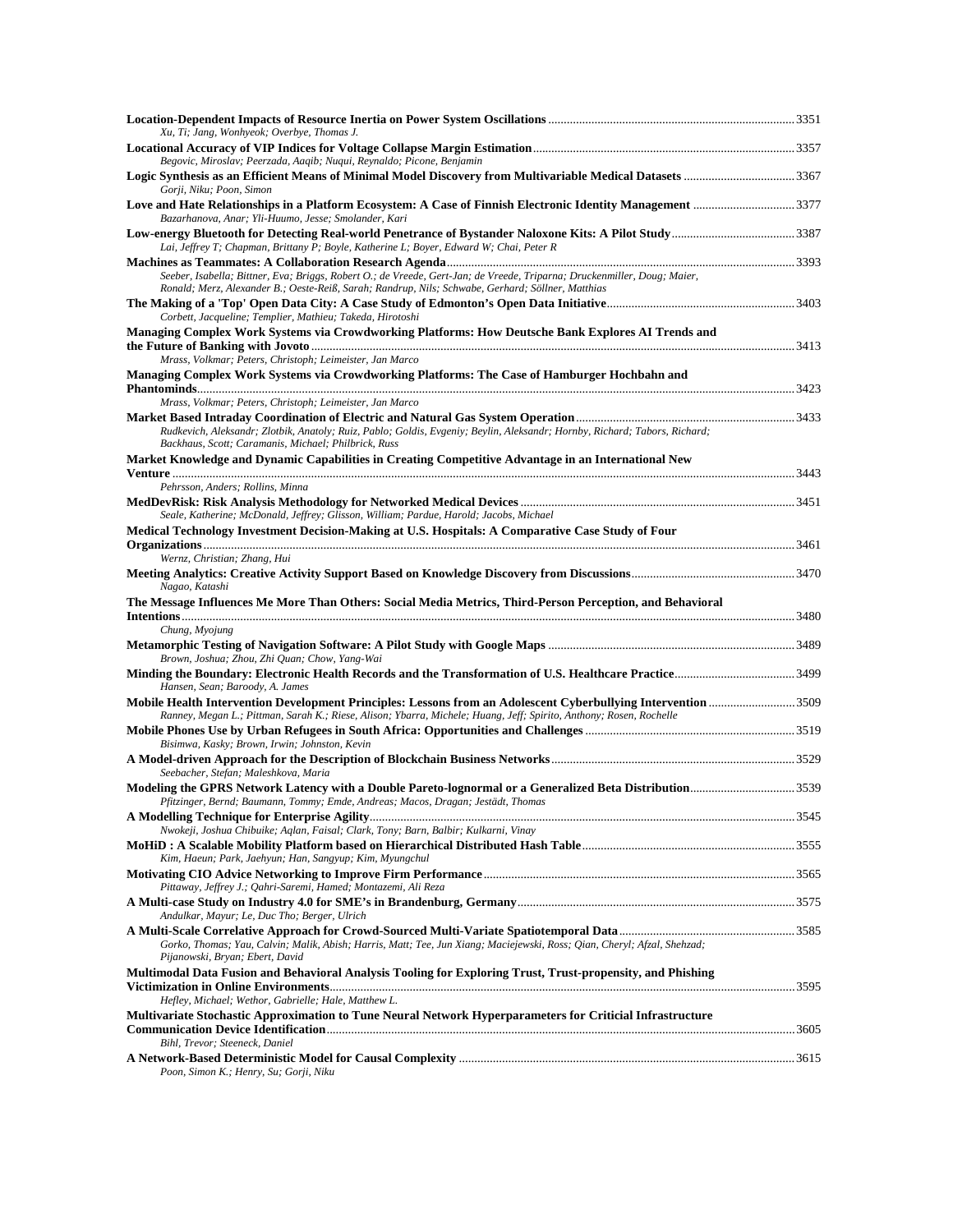| Pfitzinger, Bernd; Baumann, Tommy; Emde, Andreas; Macos, Dragan; Jestädt, Thomas                                                                   |  |
|----------------------------------------------------------------------------------------------------------------------------------------------------|--|
| The New Agora: Social Media as a Vector for Sign Language as a Language of Culture, Identity and Inclusion of                                      |  |
|                                                                                                                                                    |  |
| Guimarães, Cayley; Fernandes, Sueli<br>A Novel Hybrid Authentication Model for Geo Location Oriented Routing in Dynamic Wireless Mesh Networks3642 |  |
| Nanda, Ashish; Nanda, Priyadarsi; He, Xiangjian; Jamdagni, Aruna; Puthal, Deepak                                                                   |  |
| A Novel Method to Enhance ISSP Compliant: An Approach Drawing Upon the Concept of Empowerment in ERM                                               |  |
| Jeon, Soohyun; Anat, Zeelim-Hovav<br>Novel Optimization-Based Algorithms for a Substation Voltage Controller Using Local PMU Measurements 3662     |  |
| Amelian, Mohammad; Badayos, Noah; Venkatasubramanian, Vaithianathan; Habibi-Ashrafi, Farrokh; Salazar, Armando; Abu-<br>Jaradeh, Backer            |  |
| Zhao, Pengfei; Ma, Jian; Hua, Zhongsheng; Fang, Shijian                                                                                            |  |
|                                                                                                                                                    |  |
| Alexandru, Carol V.; Gall, Harald C.<br>Knöll, Florian; Setzer, Thomas; Laubis, Kevin                                                              |  |
|                                                                                                                                                    |  |
| Frey, Alexander; Trenz, Manuel; Tan, Chee-Wee; Veit, Daniel                                                                                        |  |
| Maher, David                                                                                                                                       |  |
| Mithas, Sunil; Han, Kunsoo; Krishnan, M.S.                                                                                                         |  |
| Gadient, Austin                                                                                                                                    |  |
| On the Importance of Considering Country-specific Aspects on the Online-Market: An Example of Music<br>Bauer, Christine; Schedl, Markus            |  |
| Soper, Daniel                                                                                                                                      |  |
| Lai, Chia-Yu; Hwang, San-Yih; Wei, Chih-Ping                                                                                                       |  |
| Sakurai, Mihoko; Saebo, Oystein                                                                                                                    |  |
|                                                                                                                                                    |  |
| Zhao, Lei; Chi, Huihui; Zhou, Wei; Jiang, Yi<br>Danneels, Lieselot; Viaene, Stijn                                                                  |  |
|                                                                                                                                                    |  |
| Henkel, Maria; Ilhan, Aylin; Mainka, Agnes; Stock, Wolfgang                                                                                        |  |
| Xu, Xiaojuan; Gao, Hui; Sun, Jianshan; Wang, Cuicui; Xu, Wei                                                                                       |  |
| Keith, Mark J.; Frederickson, Jacob T.; Reeves, K. Shane; Babb, Jeffry                                                                             |  |
| Goul, Michael; Mishra, Vineet; Dnyanmothe, Divyesh                                                                                                 |  |
| Högberg, Karin                                                                                                                                     |  |
| A Partial Parameter HMM Based Clustering on Loan Repayment Data: Insights into Financial Behavior and                                              |  |
| Philip, Dibu; Sudarsanam, Nandan; Ravindran, Balaraman                                                                                             |  |
| Passive, Active, or Co-Active? The Link Between Synchronous User Participation and Willingness to Pay for                                          |  |
| Bründl, Simon                                                                                                                                      |  |
| Ren, Huiying; Hou, Zhangshuan; Wang, Heng; Zarzhitsky, Dimitri; Etingov, Pavel                                                                     |  |
| Luo, Xiaoxiao; Zhang, Jie; Li, Mingiang                                                                                                            |  |
| Peer and Vicarious Framing, Problematization, and Situated Learning in Online Professional Masters Courses3879<br>Gasson, Susan; Donaldson, Jonan  |  |
|                                                                                                                                                    |  |
| Siddike, Md. Abul Kalam; Spohrer, Jim; Demirkan, Haluk; Kohda, Youji                                                                               |  |
| Lang, Michael; Wiesche, Manuel; Krcmar, Helmut                                                                                                     |  |
| Fantinato, Marcelo; Hung, Patrick C. K.; Jiang, Ying; Roa, Jorge; Villarreal, Pablo; Melaisi, Mohammed; Amancio, Fernanda                          |  |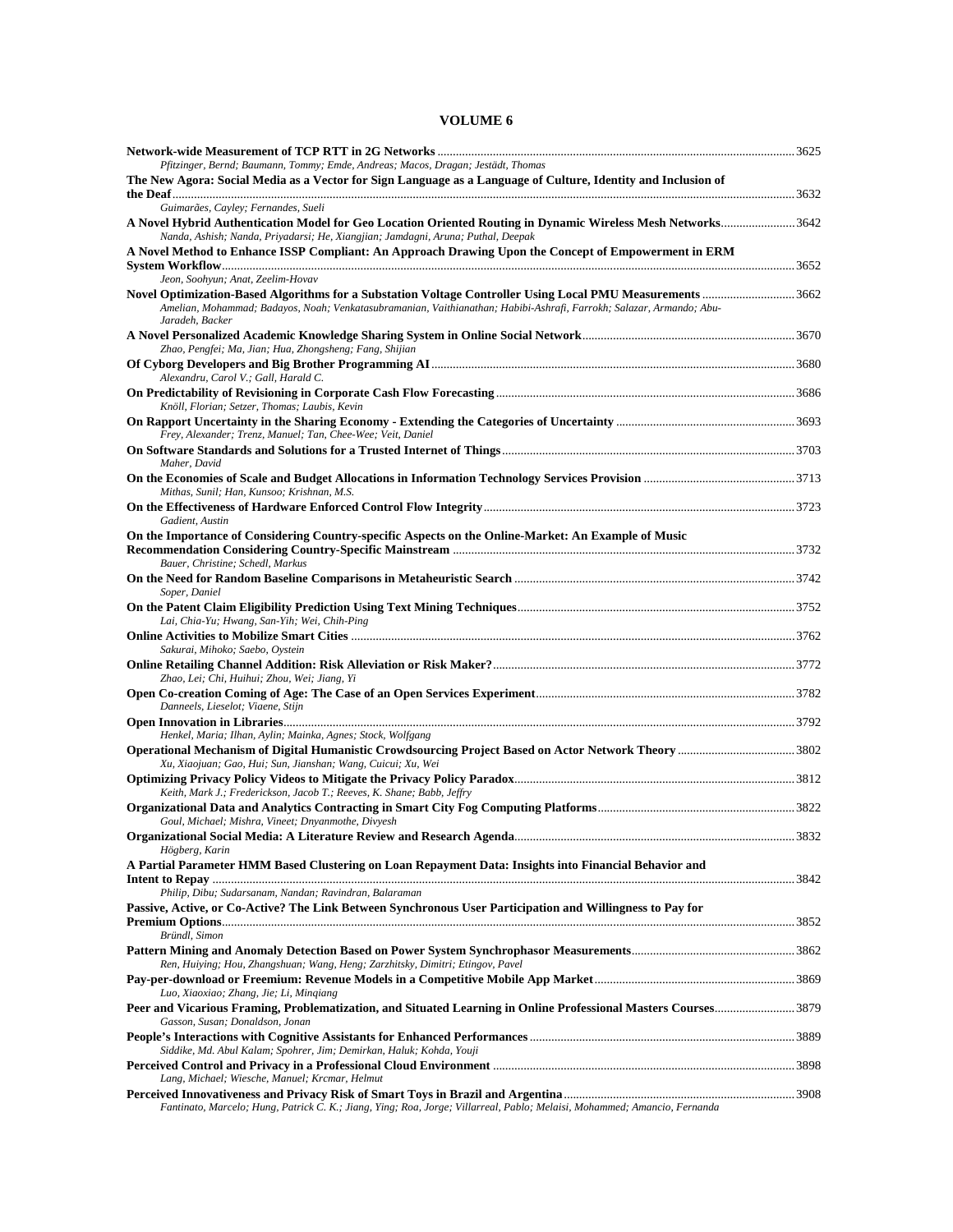| Guignard, Mauricio; Schild, Marcelo; Bederián, Carlos S.; Wolovick, Nicolás; Vega, Augusto J.                                                                                                     |  |
|---------------------------------------------------------------------------------------------------------------------------------------------------------------------------------------------------|--|
|                                                                                                                                                                                                   |  |
| Vaghefi, Isaac; Qahri-Saremi, Hamed                                                                                                                                                               |  |
| Houghton, David; Joinson, Adam; Caldwell, Nigel; Marder, Ben; Collins, Emily                                                                                                                      |  |
| Kordzadeh, Nima                                                                                                                                                                                   |  |
| Riekkinen, Janne                                                                                                                                                                                  |  |
| Guelfi, Nicolas                                                                                                                                                                                   |  |
| Points for Posts and Badges to Brand Advocates: The Role of Gamification in Consumer Brand Engagement3967<br>Vitkauskait?, Elena; Gatautis, Rimantas                                              |  |
| A Poisoned Chalice: Impact of Introducing a Store on Social Media Fan Pages on Customer Engagement and                                                                                            |  |
| Wang, Shuting Ada; Wattal, Sunil                                                                                                                                                                  |  |
| Rychwalska, Agnieszka; Roszczynska-Kurasinska, Magdalena                                                                                                                                          |  |
|                                                                                                                                                                                                   |  |
| Chowdhury, Mohammad Jabed Morshed; Colman, Alan; Han, Jun; Kabir, Muhammad Ashad<br>Population Behaviors in Crisis Situations - A Study of Behavioral Factors in the PPI Ineos Emergency Response |  |
|                                                                                                                                                                                                   |  |
| Arru, Maude; Negre, Elsa; Rosenthal-Sabroux, Camille                                                                                                                                              |  |
| Chandra Kruse, Leona; Nickerson, Jeffrey V.                                                                                                                                                       |  |
|                                                                                                                                                                                                   |  |
| Seo, Hyunjin; Thorson, Stuart<br>Pricing of Games as a Service: An Analytical Model for Interactive Digital Services with Hedonistic Properties 4035                                              |  |
| Keskin, Tayfun                                                                                                                                                                                    |  |
| Pricing of Virtual Goods and Designing Game Challenge Level for Free-to-Play Mobile Games in the Presence of                                                                                      |  |
| Civelek, Ismail; Liu, Yipeng; Marston, Sean                                                                                                                                                       |  |
| A Primer on NoSQL Databases for Enterprise Architects: The CAP Theorem and Transparent Data Access with                                                                                           |  |
|                                                                                                                                                                                                   |  |
| Marungo, Fumbeya                                                                                                                                                                                  |  |
| DeYoung, Mark; Kobezak, Philip; Raymond, David; Marchany, Randy; Tront, Joseph                                                                                                                    |  |
| Øvrelid, Egil; Halvorsen, Marit                                                                                                                                                                   |  |
| Majchrzak, Tim A.; Biørn-Hansen, Andreas; Grønli, Tor-Morten                                                                                                                                      |  |
|                                                                                                                                                                                                   |  |
| Grube, Anton; Dehling, Tobias; Klein, Kristina; Sunyaev, Ali                                                                                                                                      |  |
| Nistor, Marian Sorin                                                                                                                                                                              |  |
| Karagiannis, Dimitris; Buchmann, Robert Andrei                                                                                                                                                    |  |
|                                                                                                                                                                                                   |  |
| Li, Xiaobai; Qin, Jialun<br>Providing Public Value through Data Sharing: Understanding Critical Factors of Food Traceability for Local                                                            |  |
| Gasco-Hernandez, Mila; Feng, Wenhui; Gil-Garcia, J. Ramon                                                                                                                                         |  |
|                                                                                                                                                                                                   |  |
| Jeong, Jongkil; Kurnia, Sherah; Samson, Danny; Cullen, Sara<br>Public Procurement of Innovation Through Increased Startup Participation: The Case of Digipolis (Research-in-                      |  |
|                                                                                                                                                                                                   |  |
| De Coninck, Ben; Viaene, Stijn; Leysen, Jan                                                                                                                                                       |  |
| Wagner, Amina; Wessels, Nora; Buxmann, Peter; Krasnova, Hanna                                                                                                                                     |  |
| A Qualitative Evaluation of IoT-driven eHealth: Knowledge Management, Business Models and Opportunities,                                                                                          |  |
| Lokshina, Izabella V.; Lanting, Cees J.M.                                                                                                                                                         |  |
|                                                                                                                                                                                                   |  |
| Albarrak, Abdulaziz; Li, Yan                                                                                                                                                                      |  |
| Roth, John; Tummala, Murali; McEachen, John; Scrofani, James                                                                                                                                      |  |
| Schmidt, Andreas; Scholz, Steffen                                                                                                                                                                 |  |
|                                                                                                                                                                                                   |  |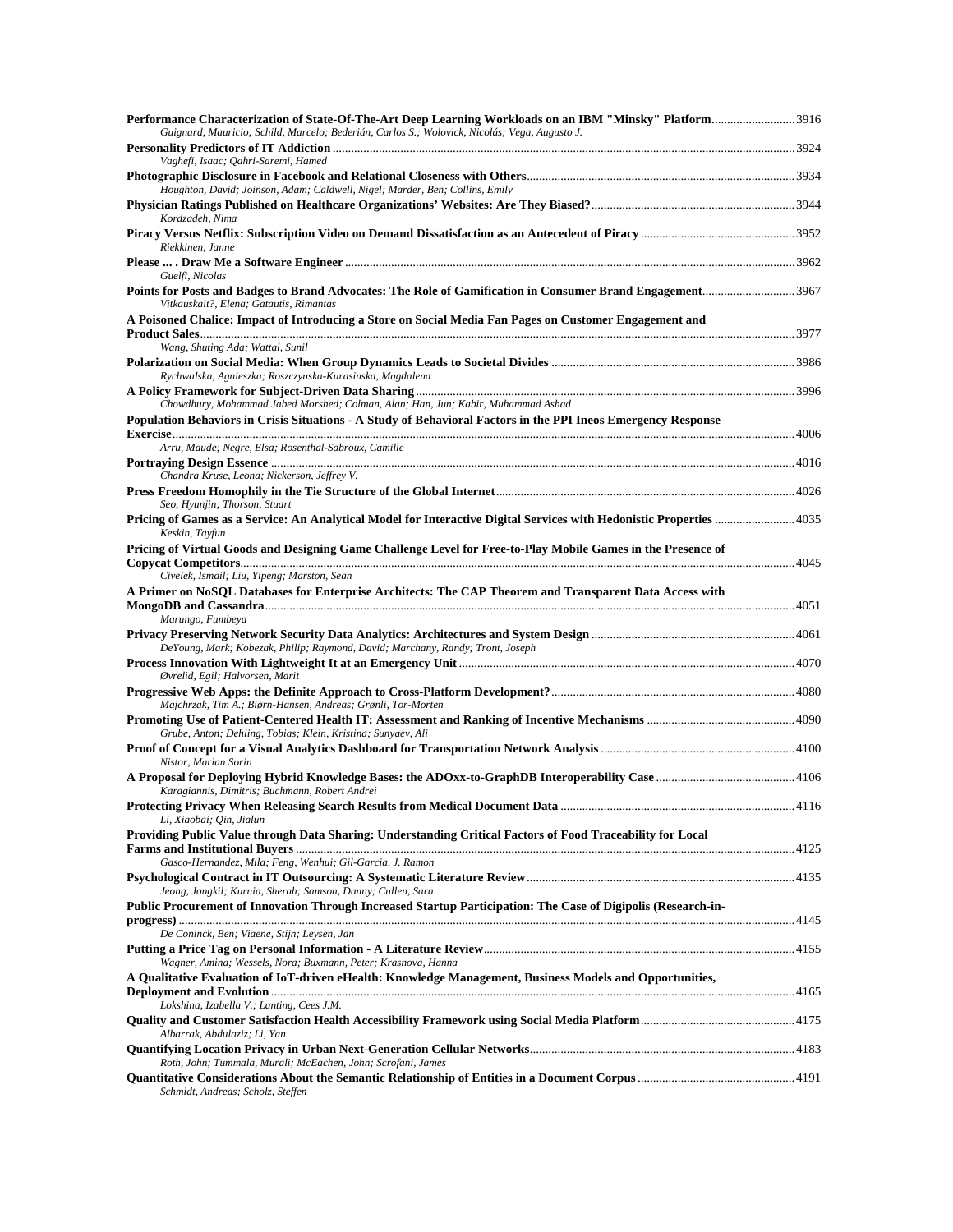| Majadi, Nazia; Trevathan, Jarrod                                                                                                                                |      |
|-----------------------------------------------------------------------------------------------------------------------------------------------------------------|------|
| Lin, Weixuan; Thomas, Robert; Bitar, Eilyan                                                                                                                     |      |
|                                                                                                                                                                 |      |
| Schuth, Marvin; Brosi, Prisca; Welpe, Isabell                                                                                                                   |      |
| Bondy, Daniel Esteban Morales; MacDonald, Jason; Kara, Emre Can; Gehrke, Oliver; Heussen, Kai; Chassin, David; Kiliccote,<br>Sila: Bindner, Henrik W.           |      |
| Delgado, Andrea; Ruiz, Francisco; García-Rodríguez de Guzmán, Ignacio                                                                                           |      |
| Regulating Online Privacy: Some Policy Guidelines, Including Guidelines for International Harmonization  4251<br>Clemons, Eric K; Banattar, Jordyn              |      |
| The Relationship Between Player's Gaming Orientation and Avatar's Capital: A Study in Final Fantasy XIV  4261<br>Korkeila, Henry; Hamari, Juho                  |      |
| Representation Effects and Loss Aversion in Analytical Behaviour: An Experimental Study into Decision Making<br>Booth, Paul; Gibbins, Nicholas; Galanis, Spryos | 4271 |
| Bastidas, Viviana; Helfert, Markus; Bezbradica, Marija                                                                                                          |      |
| Modarresi, Mohammad Sadegh; Xie, Le; Singh, Chanan                                                                                                              |      |
| Hylving, Lena; Bygstad, Bendik                                                                                                                                  |      |
| Windeler, Jaime; Harrison, Andrew                                                                                                                               |      |
| RFID-Enabled Management of Highly-Perishable Inventory: A Markov Decision Process Approach for Grocery                                                          |      |
|                                                                                                                                                                 |      |
| Siawsolit, Chokdee; Gaukler, Gary; Seepun, Sarun                                                                                                                |      |
| Sarlin, Peter; Giudici, Paolo; Spelta, Alessandro; Björk, Kaj-Mikael                                                                                            |      |
| Buettner, Ricardo                                                                                                                                               |      |
| Mallampalli, Venkata; Safadi, Hani; Faraj, Samer                                                                                                                |      |
| Becker, Wolfgang; Schmid, Oliver; Botzkowski, Tim                                                                                                               |      |

| Kalman, Yoram; Aguilar, Ana; Ballard, Dawna                                                                                                                     |       |
|-----------------------------------------------------------------------------------------------------------------------------------------------------------------|-------|
| The Role of Collaboration Between Incumbent Firms and Start-ups on Customers' Adoption of Digital Innovation4377<br>Islam, Nihal; Buxmann, Peter                |       |
| Kampling, Henrik                                                                                                                                                |       |
| Dahlberg, Tomi; Dahlberg, Tomi; Kivijärvi, Hannu                                                                                                                |       |
| Gloet, Marianne; Samson, Danny                                                                                                                                  |       |
| Link, Georg J.P.; Qureshi, Sajda                                                                                                                                |       |
| The Role of Rational Calculus in Controlling Individual Propensity toward Information Security Policy Non-<br>Xu, Zhengchaun; Hu, Qing                          | .4425 |
| Tsalapati, Eleni; Jackson, Tom; Johnson, William; Jackson, Lisa; Vasilyev, Andrey; West, Andrew; Mao, Lei; Davies, Ben                                          |       |
| Harrison, Teresa; Pardo, Theresa; Gasco-Hernandez, Mila; Canestraro, Donna                                                                                      | 4445  |
| Sampling Social Media: Supporting Information Retrieval from Microblog Data Resellers with Text, Network,<br>Buntain, Cody; McGrath, Erin; Behlendorf, Brandon  | 4455  |
| Says Who?: How News Presentation Format Influences Perceived Believability and the Engagement Level of<br>Kim, Antino; Dennis, Alan                             | 4465  |
| Scientific Knowledge of the Human Side of Information Security as a Basis for Sustainable Trainings in<br>Scholl, Margit C.; Fuhrmann, Frauke; Scholl, L. Robin |       |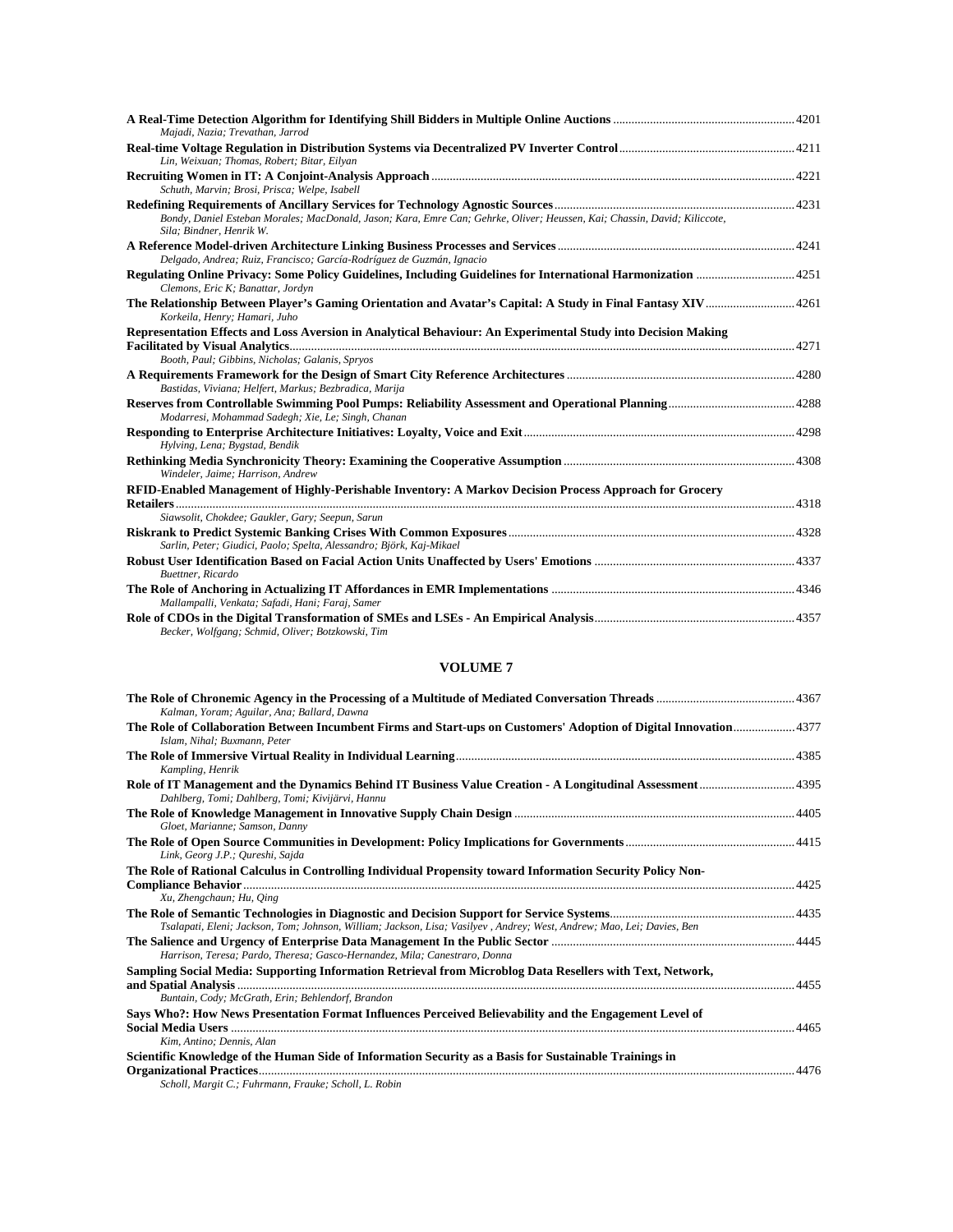| Tefera, Netsanet; Zhou, Lina                                                                                                                                 |      |
|--------------------------------------------------------------------------------------------------------------------------------------------------------------|------|
|                                                                                                                                                              |      |
| Hron, Michal; Obwegeser, Nikolaus                                                                                                                            |      |
| Ylinen, Maija; Pekkola, Samuli                                                                                                                               |      |
| Li, Ruohan                                                                                                                                                   |      |
| Johnson, Jeffrey; Houghton, Robert; Hilton, Thomas; Cheah, Ivan                                                                                              |      |
|                                                                                                                                                              |      |
| Walter, Charles; Riley, Ian; Gamble, Rose                                                                                                                    |      |
| Dey, Debabrata; Ghoshal, Abhijeet; Lahiri, Atanu                                                                                                             |      |
| Porras, Jari; Pänkäläinen, Jouni; Knutas, Antti; Khakurel, Jayden                                                                                            |      |
| Selfies of Twitter Data Stream through the Lens of Information Theory: A Comparative Case Study of Tweet-                                                    |      |
|                                                                                                                                                              |      |
| Zhang, Yuan; Chang, Hsia-Ching<br>Semi-symbolic Simulation and Analysis of Deviation Propagation of Feature Coordination in Cyber-physical                   |      |
|                                                                                                                                                              |      |
| Rathmair, Michael; Luckeneder, Christoph; Kaindl, Hermann; Radojicic, Carna                                                                                  |      |
| Service Dominant Architecture: Conceptualizing the Foundation for Execution of Digital Strategies based on S-D                                               |      |
| Weiß, Peter; Zolnowski, Andreas; Warg, Markus; Schuster, Thomas                                                                                              |      |
| Service Ecosystem Emergence from Primitive Actors in Service Dominant Logic: An Exploratory Simulation                                                       |      |
| Fujita, Satoru; Vaughan, Claudia; Vargo, Stephen                                                                                                             |      |
|                                                                                                                                                              |      |
| Hirt, Robin; Kühl, Niklas; Schmitz, Björn; Satzger, Gerhard                                                                                                  |      |
| Califf, Christopher; Stumpf, Tyler                                                                                                                           |      |
| Chung, Claris Yee Seung; Sundaram, David                                                                                                                     |      |
| Short-Term and Long-Term Solutions for Secure Verification of Aircraft- Reported ADS-B Location in Air                                                       |      |
| Manuel, Nikki; Li, Depeng                                                                                                                                    |      |
| Rosati, Pierangelo; Deeney, Peter; Cummins, Mark; van der Werff, Lisa; Lynn, Theo                                                                            |      |
|                                                                                                                                                              |      |
| Steuer, Daniel; Hutterer, Verena; Korevaar, Peter; Fromm, Hansjoerg                                                                                          |      |
| Øverby Markussen, Ida Merete; Fagerstrøm, Asle; Sydnes, Lars                                                                                                 |      |
| Smart Application Development for IoT Asset Management Using Graph Database Modeling and High-                                                               |      |
| Smidt, Holm; Thornton, Matsu; Ghorbani, Reza                                                                                                                 |      |
|                                                                                                                                                              |      |
| Kaisler, Stephen; Money, William; Cohen, Stephen                                                                                                             | 4690 |
| Yang, Zhaojun; Sun, Jun; Zhang, Yali; Wang, Ying                                                                                                             |      |
| Milovich Jr., Michael; Burleson, Debra                                                                                                                       |      |
| 500 4110 Social Media as a Tool to Look for People with Dementia Who Become Lost: Factors That Matter                                                        |      |
| Tsoi, Kelvin KF; Zhang, Lingling; Chan, Nicholas B; Chan, Felix CH; Hirai, Hoyee W; Meng, Helen ML                                                           |      |
| Perreault, Marie-Catherine; Mosconi, Elaine                                                                                                                  |      |
| Moqbel, Murad; Bartelt, Valerie                                                                                                                              |      |
| Fischer, Diana                                                                                                                                               |      |
| Tahmasbi, Nargess; Rastegari, Elham                                                                                                                          |      |
|                                                                                                                                                              |      |
| Murphy, Kris; Lyytinen, Kalle; Somers, Toni<br>Software Architectures for Smart Applications in the Management of Chronic Diseases: A Study of Reversibility |      |
| Tarabi, Mehdi; Juric, Radmila                                                                                                                                |      |
|                                                                                                                                                              |      |
| Nitta, Yoshihisa; Murayama, Yuko                                                                                                                             |      |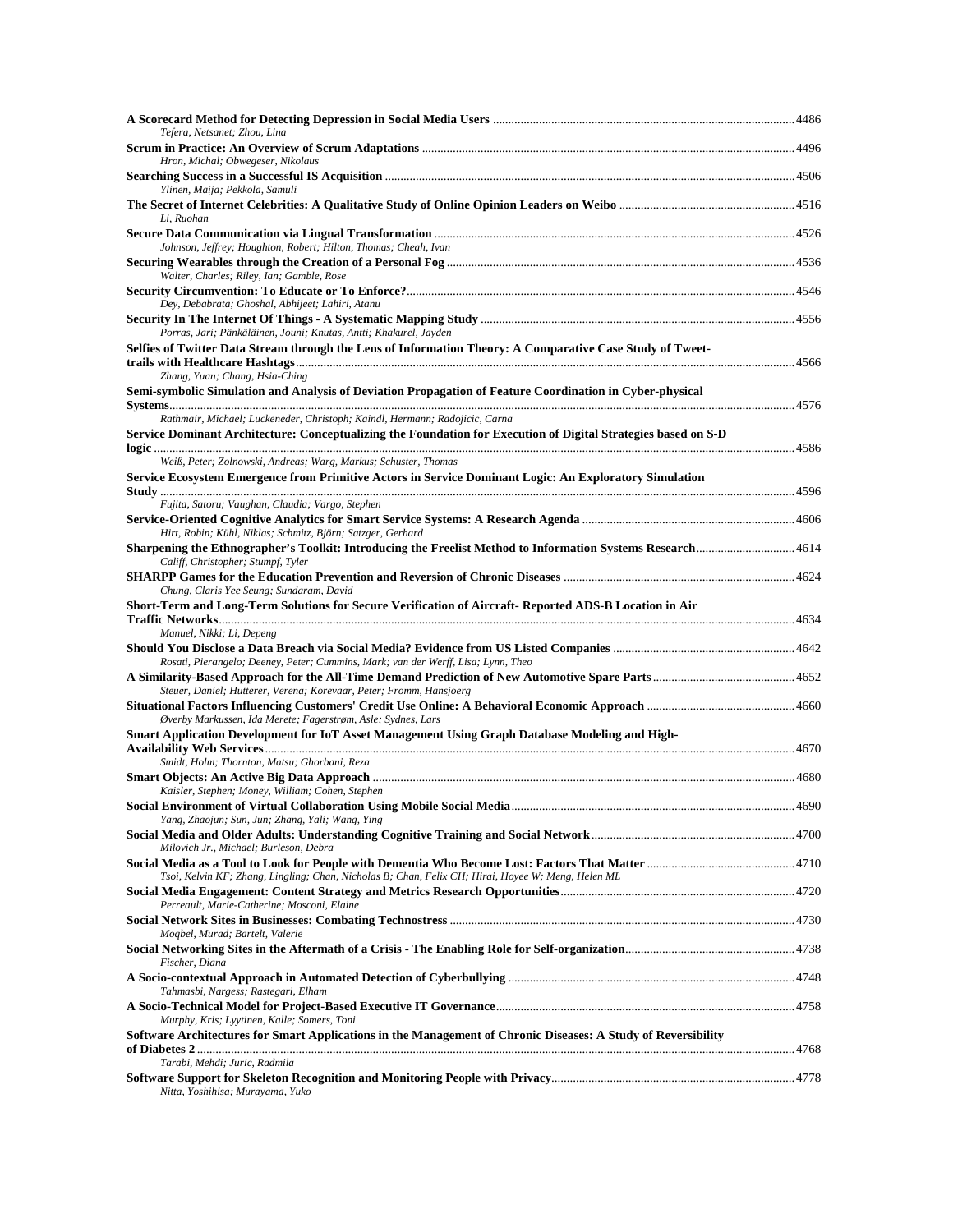| Carey, Jennifer Lee; Chapman, Brittany; Chai, Peter; Jake-Schoffman, Danielle; Carreiro, Stephanie; Nader, Nathalie; Pagoto,                           |  |
|--------------------------------------------------------------------------------------------------------------------------------------------------------|--|
| Sherry                                                                                                                                                 |  |
|                                                                                                                                                        |  |
| De Faveri, Cristiano; Moreira, Ana                                                                                                                     |  |
| Zhang, Richard; Lavaei, Javad; Baldick, Ross                                                                                                           |  |
| Li, Dongsheng; Miao, Changyu; Chu, Stephen; Mallen, Jason; Yoshioka, Tomomi; Srivastava, Pankaj                                                        |  |
| Iizuka, Yasuki; Hamada, Akira; Suzuki, Yosuke                                                                                                          |  |
| Salviotti, Gianluca; De Rossi, Leonardo Maria; Abbatemarco, Nico                                                                                       |  |
|                                                                                                                                                        |  |
| Pflügler, Christoph; Wiesche, Manuel; Krcmar, Helmut                                                                                                   |  |
| Khodabakhsh, Ali; Yang, Ger; Basu, Soumya; Nikolova, Evdokia; Caramanis, Michael; Lianeas, Thanasis; Pountourakis,<br>Emmanouil                        |  |
| Mamonov, Stanislav; Malaga, Ross                                                                                                                       |  |
| A Systematic Analysis of Patient Portals Adoption, Acceptance and Usage: The Trajectory for Triple Aim?  4871<br>Al-Ramahi, Mohammad; Noteboom, Cherie |  |
| Systematic Framework for Integration of Weather Data into Prediction Models for the Electric Grid Outage and                                           |  |
| Kezunovic, Mladen; Obradovic, Zoran; Djokic, Tatjana; Roychoudhury, Shoumik                                                                            |  |
| A Systematic Literature Review to Understand Cross-organizational Relationship Management and Collaboration 4891<br>Diirr, Bruna; Cappelli, Claudia    |  |
| Richter, Ganit; Raban, Daphne R.; Rafaeli, Sheizaf                                                                                                     |  |
| A Tale of Two "Smart Cities": Investigating the Echoes of New Public Management and Governance Discourses                                              |  |
| Przeybilovicz, Erico; Cunha, Maria Alexandra; Macaya, Javiera Fernanda Medina; Albuquerque, João Porto de                                              |  |
| Osatuyi, Babajide; Hughes, Jerald                                                                                                                      |  |
| Bahmani, Keivan; Semnani-Azad, Zhaleh; Sycara, Katia; Lewis, Michael                                                                                   |  |
|                                                                                                                                                        |  |
| Bollmann, Chad; Tummala, Murali; McEachen, John; Scrofani, Jim; Kragh, Mark                                                                            |  |
| Techno-Economic Analysis of 5G Deployment Scenarios involving Massive MIMO HetNets over mmWave: A                                                      |  |
| Jha, Ashutosh; Saha, Debashis                                                                                                                          |  |
| Majchrzak, Tim A.; Busch, Peter André; Sandvik, Kjetil                                                                                                 |  |
|                                                                                                                                                        |  |
| Pang, John; You, Pengcheng; Chen, Minghua                                                                                                              |  |
| Ford, John; Nierle, Doug; Leeds, Peter; Stetz, Thomas                                                                                                  |  |
| Tondello, Gustavo; Premsukh, Hardy; Nacke, Lennart                                                                                                     |  |
| There Is Still No "Fit for All" IS Development Method: Business Development Context and IS Development                                                 |  |
|                                                                                                                                                        |  |
| Dahlberg, Tomi; Dahlberg, Tomi; Lagstedt, Altti<br>Mudliar, Preeti; Raval, Noopur                                                                      |  |
| Tripp, John; Saltz, Jeff; Turk, Dan                                                                                                                    |  |
| Mütterlein, Joschka                                                                                                                                    |  |
| van Oorschot, Kim; Wang, Yan; Akkermans, Henk                                                                                                          |  |
| Lai, Jianwei; Zhang, Dongsong; Wang, Sen; Kilic, Isil Yakut; Zhou, Lina                                                                                |  |
| Choi, HanByeol Stella; Kwak, Chanhee; Lee, Junyeong; Lee, Heeseok                                                                                      |  |
| Scrivner, Olga; Chakilam, Vinita; Sahoo, Nilima; De Spiegeleire, Stephan                                                                               |  |
| Towards a Conceptual Framework for Persistent Use: A Technical Plan to Achieve Semantic Interoperability                                               |  |
| Blackman-Lees, Shellon                                                                                                                                 |  |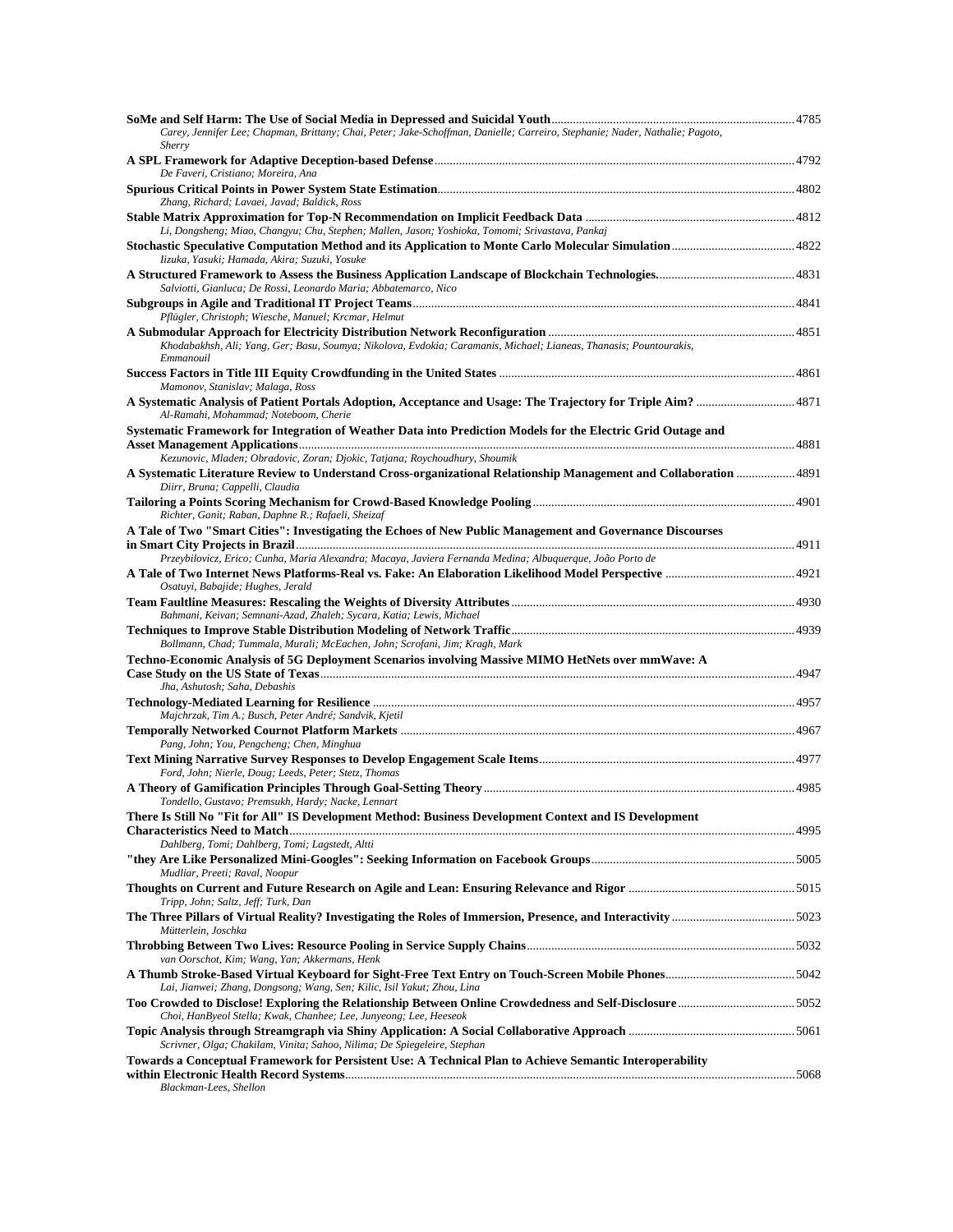| Siddike, Md. Abul Kalam; Kohda, Youji                                                                  |      |
|--------------------------------------------------------------------------------------------------------|------|
| Towards a Model of Collaborative Intention: An Empirical Investigation of a Massive Online Open Course |      |
|                                                                                                        | 5086 |
|                                                                                                        |      |

*Razmerita, Liana; Kirchner, Kathrin; Hockerts, Kai; Tan, Chee-Wee* 

| Rizk, Aya; Bergvall-Kåreborn, Birgitta; Elragal, Ahmed<br>Wolff, Clemens; Vössing, Michael; Schmitz, Björn; Fromm, Hansjörg<br>Ito, Takayuki<br>Souza, Eric; Moreira, Ana; Wanderley, Fernando<br>Tona, Olgerta; Someh, Ida Asadi; Mohajeri, Kaveh; Shanks, Graeme; Davern, Michael; Carlsson, Sven; Kajtazi, Miranda<br>Kinnunen, Hanna; Luoma, Eetu<br>Towards Semi-Virtual Design Thinking - Creativity in Dispersed Multicultural and Multidisciplinary Innovation<br>Redlich, Beke; Dorawa, David; Siemon, Dominik; Lattemann, Christoph<br>Gupta, Gaurav; Bose, Indranil<br>Miscione, Gianluca; Ziolkowski, Rafael; Zavolokina, Liudmila; Schwabe, Gerhard<br>Mittendorf, Christoph<br>Trusting in Machines: How Mode of Interaction Affects Willingness to Share Personal Information with Machines 5206<br>Schroeder, Juliana; Schroeder, Matthew<br>Alarcon, Gene; Ryan, Tyler<br>Tweeting Your Mental Health: An Exploration of Different Classifiers and Features with Emotional Signals in<br>Chen, Xuetong; Sykora, Martin; Jackson, Thomas; Elayan, Suzanne; Munir, Fehmidah<br>Sobolevsky, Stanislav; Kats, Philipp; Malinchik, Sergey; Hoffman, Mark; Kettler, Brian; Kontokosta, Constantine<br>Ahmed, Iftekhar; Poole, Marshall; Trudeau, Ashley<br>Understanding Benefit and Risk Framework of Fintech Adoption: Comparison of Early Adopters and Late<br>Ryu, Hyun-Sun<br>Understanding Knowledge Flow Dynamics during the Pre-implementation Phase of an Enterprise Resource<br>Lo, Lina<br>Motiwalla, Luvai; Albashrawi, Mousa; Kartal, Hasan<br>Espinosa, J. Alberto; Clark, Mark; Carter, Dorothy R.<br>Li, Ruizhi; Huang, Qian; Chen, Xiayu; Zheng, Bowen; Liu, Hefu<br>Understanding the Context for Health Behavior Change with Cognitive Work Analysis and Persuasive Design 5303<br>Burns, Catherine; Sadat Rezai, Leila; St. Maurice, Justin<br>Lynn, Theo; Liang, Xiaoning; Gourinovitch, Anna; Morrison, John; Fox, Grace; Rosati, Pierangelo<br>Understanding the Intention to Trust Product Information and Certifications to Promote Sustainable<br>Sayogo, Djoko; Zhang, Jing; Picazo-Vela, Sergio; Bahaddin, Babak; Luna-Reyes, Luis<br>Yu, Ying; Yi, Wenjie; Feng, Yuanyue; Liu, Jia<br>Understanding the Success of Government Portals: The Role of Political Leadership, Standards, and a Powerful | Kaiser, Alexander; Fahrenbach, Florian; Kragulj, Florian; Grisold, Thomas                              |  |
|--------------------------------------------------------------------------------------------------------------------------------------------------------------------------------------------------------------------------------------------------------------------------------------------------------------------------------------------------------------------------------------------------------------------------------------------------------------------------------------------------------------------------------------------------------------------------------------------------------------------------------------------------------------------------------------------------------------------------------------------------------------------------------------------------------------------------------------------------------------------------------------------------------------------------------------------------------------------------------------------------------------------------------------------------------------------------------------------------------------------------------------------------------------------------------------------------------------------------------------------------------------------------------------------------------------------------------------------------------------------------------------------------------------------------------------------------------------------------------------------------------------------------------------------------------------------------------------------------------------------------------------------------------------------------------------------------------------------------------------------------------------------------------------------------------------------------------------------------------------------------------------------------------------------------------------------------------------------------------------------------------------------------------------------------------------------------------------------------------------------------------------------------------------------------------------------------------------------------------------------------------------------------------------------------------------------------------------------|--------------------------------------------------------------------------------------------------------|--|
|                                                                                                                                                                                                                                                                                                                                                                                                                                                                                                                                                                                                                                                                                                                                                                                                                                                                                                                                                                                                                                                                                                                                                                                                                                                                                                                                                                                                                                                                                                                                                                                                                                                                                                                                                                                                                                                                                                                                                                                                                                                                                                                                                                                                                                                                                                                                            |                                                                                                        |  |
|                                                                                                                                                                                                                                                                                                                                                                                                                                                                                                                                                                                                                                                                                                                                                                                                                                                                                                                                                                                                                                                                                                                                                                                                                                                                                                                                                                                                                                                                                                                                                                                                                                                                                                                                                                                                                                                                                                                                                                                                                                                                                                                                                                                                                                                                                                                                            |                                                                                                        |  |
|                                                                                                                                                                                                                                                                                                                                                                                                                                                                                                                                                                                                                                                                                                                                                                                                                                                                                                                                                                                                                                                                                                                                                                                                                                                                                                                                                                                                                                                                                                                                                                                                                                                                                                                                                                                                                                                                                                                                                                                                                                                                                                                                                                                                                                                                                                                                            |                                                                                                        |  |
|                                                                                                                                                                                                                                                                                                                                                                                                                                                                                                                                                                                                                                                                                                                                                                                                                                                                                                                                                                                                                                                                                                                                                                                                                                                                                                                                                                                                                                                                                                                                                                                                                                                                                                                                                                                                                                                                                                                                                                                                                                                                                                                                                                                                                                                                                                                                            |                                                                                                        |  |
|                                                                                                                                                                                                                                                                                                                                                                                                                                                                                                                                                                                                                                                                                                                                                                                                                                                                                                                                                                                                                                                                                                                                                                                                                                                                                                                                                                                                                                                                                                                                                                                                                                                                                                                                                                                                                                                                                                                                                                                                                                                                                                                                                                                                                                                                                                                                            |                                                                                                        |  |
|                                                                                                                                                                                                                                                                                                                                                                                                                                                                                                                                                                                                                                                                                                                                                                                                                                                                                                                                                                                                                                                                                                                                                                                                                                                                                                                                                                                                                                                                                                                                                                                                                                                                                                                                                                                                                                                                                                                                                                                                                                                                                                                                                                                                                                                                                                                                            |                                                                                                        |  |
|                                                                                                                                                                                                                                                                                                                                                                                                                                                                                                                                                                                                                                                                                                                                                                                                                                                                                                                                                                                                                                                                                                                                                                                                                                                                                                                                                                                                                                                                                                                                                                                                                                                                                                                                                                                                                                                                                                                                                                                                                                                                                                                                                                                                                                                                                                                                            |                                                                                                        |  |
|                                                                                                                                                                                                                                                                                                                                                                                                                                                                                                                                                                                                                                                                                                                                                                                                                                                                                                                                                                                                                                                                                                                                                                                                                                                                                                                                                                                                                                                                                                                                                                                                                                                                                                                                                                                                                                                                                                                                                                                                                                                                                                                                                                                                                                                                                                                                            |                                                                                                        |  |
|                                                                                                                                                                                                                                                                                                                                                                                                                                                                                                                                                                                                                                                                                                                                                                                                                                                                                                                                                                                                                                                                                                                                                                                                                                                                                                                                                                                                                                                                                                                                                                                                                                                                                                                                                                                                                                                                                                                                                                                                                                                                                                                                                                                                                                                                                                                                            |                                                                                                        |  |
|                                                                                                                                                                                                                                                                                                                                                                                                                                                                                                                                                                                                                                                                                                                                                                                                                                                                                                                                                                                                                                                                                                                                                                                                                                                                                                                                                                                                                                                                                                                                                                                                                                                                                                                                                                                                                                                                                                                                                                                                                                                                                                                                                                                                                                                                                                                                            |                                                                                                        |  |
|                                                                                                                                                                                                                                                                                                                                                                                                                                                                                                                                                                                                                                                                                                                                                                                                                                                                                                                                                                                                                                                                                                                                                                                                                                                                                                                                                                                                                                                                                                                                                                                                                                                                                                                                                                                                                                                                                                                                                                                                                                                                                                                                                                                                                                                                                                                                            |                                                                                                        |  |
|                                                                                                                                                                                                                                                                                                                                                                                                                                                                                                                                                                                                                                                                                                                                                                                                                                                                                                                                                                                                                                                                                                                                                                                                                                                                                                                                                                                                                                                                                                                                                                                                                                                                                                                                                                                                                                                                                                                                                                                                                                                                                                                                                                                                                                                                                                                                            |                                                                                                        |  |
|                                                                                                                                                                                                                                                                                                                                                                                                                                                                                                                                                                                                                                                                                                                                                                                                                                                                                                                                                                                                                                                                                                                                                                                                                                                                                                                                                                                                                                                                                                                                                                                                                                                                                                                                                                                                                                                                                                                                                                                                                                                                                                                                                                                                                                                                                                                                            |                                                                                                        |  |
|                                                                                                                                                                                                                                                                                                                                                                                                                                                                                                                                                                                                                                                                                                                                                                                                                                                                                                                                                                                                                                                                                                                                                                                                                                                                                                                                                                                                                                                                                                                                                                                                                                                                                                                                                                                                                                                                                                                                                                                                                                                                                                                                                                                                                                                                                                                                            |                                                                                                        |  |
|                                                                                                                                                                                                                                                                                                                                                                                                                                                                                                                                                                                                                                                                                                                                                                                                                                                                                                                                                                                                                                                                                                                                                                                                                                                                                                                                                                                                                                                                                                                                                                                                                                                                                                                                                                                                                                                                                                                                                                                                                                                                                                                                                                                                                                                                                                                                            |                                                                                                        |  |
|                                                                                                                                                                                                                                                                                                                                                                                                                                                                                                                                                                                                                                                                                                                                                                                                                                                                                                                                                                                                                                                                                                                                                                                                                                                                                                                                                                                                                                                                                                                                                                                                                                                                                                                                                                                                                                                                                                                                                                                                                                                                                                                                                                                                                                                                                                                                            |                                                                                                        |  |
|                                                                                                                                                                                                                                                                                                                                                                                                                                                                                                                                                                                                                                                                                                                                                                                                                                                                                                                                                                                                                                                                                                                                                                                                                                                                                                                                                                                                                                                                                                                                                                                                                                                                                                                                                                                                                                                                                                                                                                                                                                                                                                                                                                                                                                                                                                                                            |                                                                                                        |  |
|                                                                                                                                                                                                                                                                                                                                                                                                                                                                                                                                                                                                                                                                                                                                                                                                                                                                                                                                                                                                                                                                                                                                                                                                                                                                                                                                                                                                                                                                                                                                                                                                                                                                                                                                                                                                                                                                                                                                                                                                                                                                                                                                                                                                                                                                                                                                            |                                                                                                        |  |
|                                                                                                                                                                                                                                                                                                                                                                                                                                                                                                                                                                                                                                                                                                                                                                                                                                                                                                                                                                                                                                                                                                                                                                                                                                                                                                                                                                                                                                                                                                                                                                                                                                                                                                                                                                                                                                                                                                                                                                                                                                                                                                                                                                                                                                                                                                                                            |                                                                                                        |  |
|                                                                                                                                                                                                                                                                                                                                                                                                                                                                                                                                                                                                                                                                                                                                                                                                                                                                                                                                                                                                                                                                                                                                                                                                                                                                                                                                                                                                                                                                                                                                                                                                                                                                                                                                                                                                                                                                                                                                                                                                                                                                                                                                                                                                                                                                                                                                            |                                                                                                        |  |
|                                                                                                                                                                                                                                                                                                                                                                                                                                                                                                                                                                                                                                                                                                                                                                                                                                                                                                                                                                                                                                                                                                                                                                                                                                                                                                                                                                                                                                                                                                                                                                                                                                                                                                                                                                                                                                                                                                                                                                                                                                                                                                                                                                                                                                                                                                                                            |                                                                                                        |  |
|                                                                                                                                                                                                                                                                                                                                                                                                                                                                                                                                                                                                                                                                                                                                                                                                                                                                                                                                                                                                                                                                                                                                                                                                                                                                                                                                                                                                                                                                                                                                                                                                                                                                                                                                                                                                                                                                                                                                                                                                                                                                                                                                                                                                                                                                                                                                            |                                                                                                        |  |
|                                                                                                                                                                                                                                                                                                                                                                                                                                                                                                                                                                                                                                                                                                                                                                                                                                                                                                                                                                                                                                                                                                                                                                                                                                                                                                                                                                                                                                                                                                                                                                                                                                                                                                                                                                                                                                                                                                                                                                                                                                                                                                                                                                                                                                                                                                                                            |                                                                                                        |  |
|                                                                                                                                                                                                                                                                                                                                                                                                                                                                                                                                                                                                                                                                                                                                                                                                                                                                                                                                                                                                                                                                                                                                                                                                                                                                                                                                                                                                                                                                                                                                                                                                                                                                                                                                                                                                                                                                                                                                                                                                                                                                                                                                                                                                                                                                                                                                            |                                                                                                        |  |
|                                                                                                                                                                                                                                                                                                                                                                                                                                                                                                                                                                                                                                                                                                                                                                                                                                                                                                                                                                                                                                                                                                                                                                                                                                                                                                                                                                                                                                                                                                                                                                                                                                                                                                                                                                                                                                                                                                                                                                                                                                                                                                                                                                                                                                                                                                                                            |                                                                                                        |  |
|                                                                                                                                                                                                                                                                                                                                                                                                                                                                                                                                                                                                                                                                                                                                                                                                                                                                                                                                                                                                                                                                                                                                                                                                                                                                                                                                                                                                                                                                                                                                                                                                                                                                                                                                                                                                                                                                                                                                                                                                                                                                                                                                                                                                                                                                                                                                            |                                                                                                        |  |
|                                                                                                                                                                                                                                                                                                                                                                                                                                                                                                                                                                                                                                                                                                                                                                                                                                                                                                                                                                                                                                                                                                                                                                                                                                                                                                                                                                                                                                                                                                                                                                                                                                                                                                                                                                                                                                                                                                                                                                                                                                                                                                                                                                                                                                                                                                                                            |                                                                                                        |  |
|                                                                                                                                                                                                                                                                                                                                                                                                                                                                                                                                                                                                                                                                                                                                                                                                                                                                                                                                                                                                                                                                                                                                                                                                                                                                                                                                                                                                                                                                                                                                                                                                                                                                                                                                                                                                                                                                                                                                                                                                                                                                                                                                                                                                                                                                                                                                            |                                                                                                        |  |
|                                                                                                                                                                                                                                                                                                                                                                                                                                                                                                                                                                                                                                                                                                                                                                                                                                                                                                                                                                                                                                                                                                                                                                                                                                                                                                                                                                                                                                                                                                                                                                                                                                                                                                                                                                                                                                                                                                                                                                                                                                                                                                                                                                                                                                                                                                                                            |                                                                                                        |  |
|                                                                                                                                                                                                                                                                                                                                                                                                                                                                                                                                                                                                                                                                                                                                                                                                                                                                                                                                                                                                                                                                                                                                                                                                                                                                                                                                                                                                                                                                                                                                                                                                                                                                                                                                                                                                                                                                                                                                                                                                                                                                                                                                                                                                                                                                                                                                            | Understanding the Adoption of Smart Community Services: Perceived Usefulness, Enjoyment, and Affective |  |
|                                                                                                                                                                                                                                                                                                                                                                                                                                                                                                                                                                                                                                                                                                                                                                                                                                                                                                                                                                                                                                                                                                                                                                                                                                                                                                                                                                                                                                                                                                                                                                                                                                                                                                                                                                                                                                                                                                                                                                                                                                                                                                                                                                                                                                                                                                                                            |                                                                                                        |  |
|                                                                                                                                                                                                                                                                                                                                                                                                                                                                                                                                                                                                                                                                                                                                                                                                                                                                                                                                                                                                                                                                                                                                                                                                                                                                                                                                                                                                                                                                                                                                                                                                                                                                                                                                                                                                                                                                                                                                                                                                                                                                                                                                                                                                                                                                                                                                            |                                                                                                        |  |
|                                                                                                                                                                                                                                                                                                                                                                                                                                                                                                                                                                                                                                                                                                                                                                                                                                                                                                                                                                                                                                                                                                                                                                                                                                                                                                                                                                                                                                                                                                                                                                                                                                                                                                                                                                                                                                                                                                                                                                                                                                                                                                                                                                                                                                                                                                                                            |                                                                                                        |  |
|                                                                                                                                                                                                                                                                                                                                                                                                                                                                                                                                                                                                                                                                                                                                                                                                                                                                                                                                                                                                                                                                                                                                                                                                                                                                                                                                                                                                                                                                                                                                                                                                                                                                                                                                                                                                                                                                                                                                                                                                                                                                                                                                                                                                                                                                                                                                            |                                                                                                        |  |
|                                                                                                                                                                                                                                                                                                                                                                                                                                                                                                                                                                                                                                                                                                                                                                                                                                                                                                                                                                                                                                                                                                                                                                                                                                                                                                                                                                                                                                                                                                                                                                                                                                                                                                                                                                                                                                                                                                                                                                                                                                                                                                                                                                                                                                                                                                                                            |                                                                                                        |  |
|                                                                                                                                                                                                                                                                                                                                                                                                                                                                                                                                                                                                                                                                                                                                                                                                                                                                                                                                                                                                                                                                                                                                                                                                                                                                                                                                                                                                                                                                                                                                                                                                                                                                                                                                                                                                                                                                                                                                                                                                                                                                                                                                                                                                                                                                                                                                            |                                                                                                        |  |
|                                                                                                                                                                                                                                                                                                                                                                                                                                                                                                                                                                                                                                                                                                                                                                                                                                                                                                                                                                                                                                                                                                                                                                                                                                                                                                                                                                                                                                                                                                                                                                                                                                                                                                                                                                                                                                                                                                                                                                                                                                                                                                                                                                                                                                                                                                                                            |                                                                                                        |  |
|                                                                                                                                                                                                                                                                                                                                                                                                                                                                                                                                                                                                                                                                                                                                                                                                                                                                                                                                                                                                                                                                                                                                                                                                                                                                                                                                                                                                                                                                                                                                                                                                                                                                                                                                                                                                                                                                                                                                                                                                                                                                                                                                                                                                                                                                                                                                            |                                                                                                        |  |
|                                                                                                                                                                                                                                                                                                                                                                                                                                                                                                                                                                                                                                                                                                                                                                                                                                                                                                                                                                                                                                                                                                                                                                                                                                                                                                                                                                                                                                                                                                                                                                                                                                                                                                                                                                                                                                                                                                                                                                                                                                                                                                                                                                                                                                                                                                                                            | Gil-Garcia, J. Ramon; Vargas-Marin, Evelyn; Gasco, Mila                                                |  |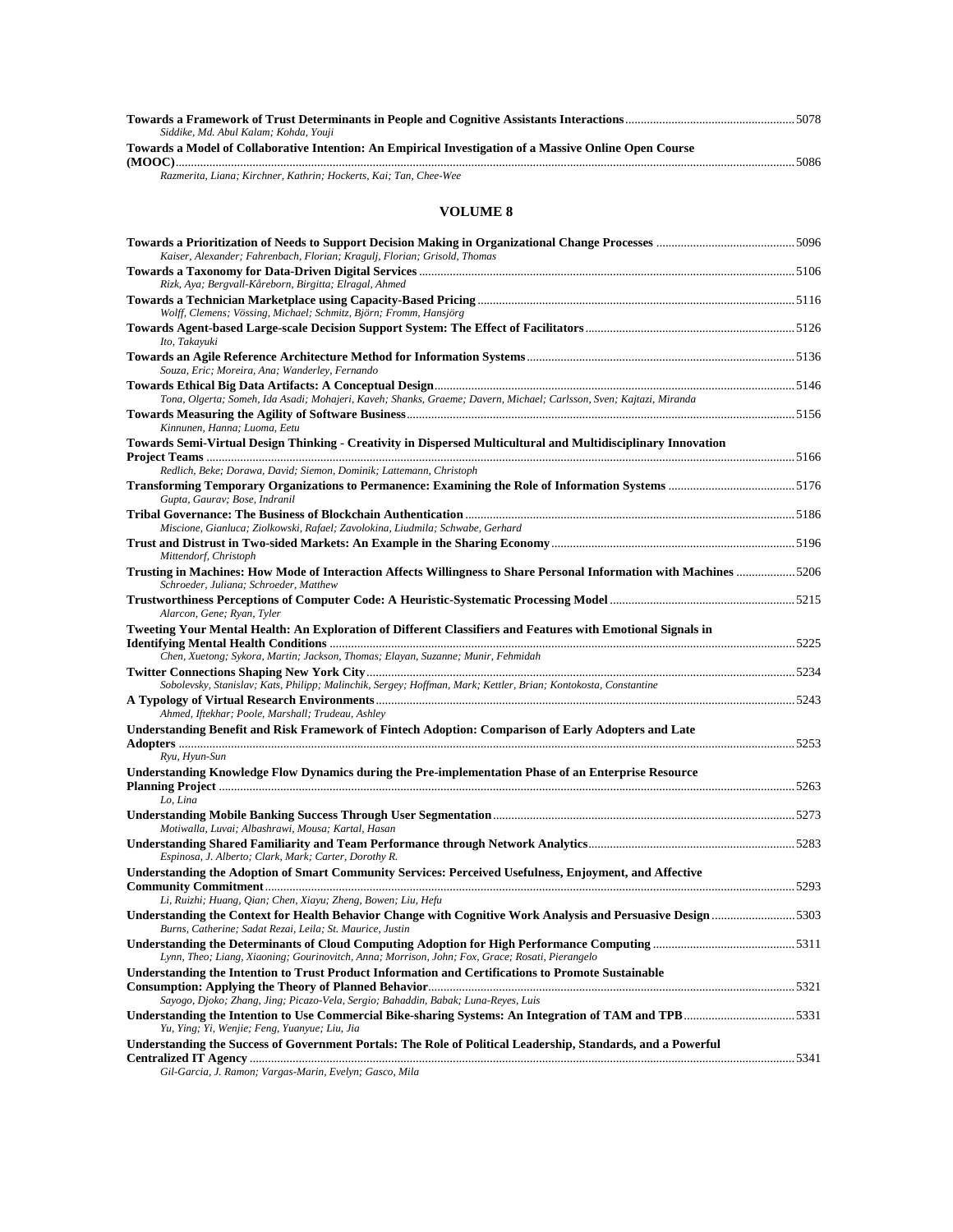| Understanding Topic Models in Context: A Mixed-Methods Approach to the Meaningful Analysis of Large                                                                                           |  |
|-----------------------------------------------------------------------------------------------------------------------------------------------------------------------------------------------|--|
| Eickhoff, Matthias; Wieneke, Runhild                                                                                                                                                          |  |
| Becker, Moritz                                                                                                                                                                                |  |
| Lei, Yu; Yayla, Ali; Kahai, Surinder                                                                                                                                                          |  |
| University-Industry Programs as Platforms: A Case Study of Multi-Disciplinary Collaborative Network                                                                                           |  |
| Hajikhani, Arash; Russell, Martha G.; Alexanyan, Karina; Young, Erin; Wilmot, Jason<br>Unpacking the Complexity of Consistency: Insights from a Grounded Theory Study of the Effective Use of |  |
| Eden, Rebekah; Akhlaghpour, Saeed; Spee, Paul; Staib, Andrew; Sullivan, Clair; Burton-Jones, Andrew                                                                                           |  |
| Unveiling the Key Challenges to Achieve the Breakthrough of Blockchain: Insights from the Payments Industry 5400<br>Holotiuk, Friedrich; Pisani, Francesco; Moormann, Jürgen                  |  |
| Broach, John; Hart, Alexander; Griswold, Matthew; Lai, Jeffrey; Boyer, Edward W; Skolnik, Aaron B; Chai, Peter R                                                                              |  |
| Alismail, Sarah; Zhang, Hengwei                                                                                                                                                               |  |
|                                                                                                                                                                                               |  |
| Moye, Robert; Meyn, Sean<br>Using Personality Traits and Chronotype to Support Personalization and Feedback in a Sleep Health Behavior                                                        |  |
| Nguyen, Holly; Ruiz, Carolina; Wilson, Vance; Strong, Diane; Djamasbi, Soussan                                                                                                                |  |
| Loukis, Euripidis; Charalabidis, Yannis; Androutsopoulou, Aggeliki                                                                                                                            |  |
|                                                                                                                                                                                               |  |
| Huygh, Tim; De Haes, Steven                                                                                                                                                                   |  |
| Köse, Dicle; Semenov, Alexander; Tuunanen, Tuure                                                                                                                                              |  |
| Yu, Yinan; Ma, Baojun; Chen, Hailiang; Yen, Benjamin                                                                                                                                          |  |
| Cha, Hoon Sang; You, Soeun                                                                                                                                                                    |  |
| Yoo, Dong; Roh, James                                                                                                                                                                         |  |
| Value Co-Creation and Co-Destruction in Online Video Games: An Exploratory Study and Implications for                                                                                         |  |
| Kokko, Jarkko; Vartiainen, Tero; Tuunanen, Tuure<br>Vanishing Borders in the Internet Age: The Income Elasticity of the Supply of Foreign Labor in Virtual Versus                             |  |
| Gong, Jing; Hong, Yili; Zentner, Alejandro                                                                                                                                                    |  |
| Videogame Walkthroughs in Educational Settings: Challenges, Successes, and Suggestions for Future Use 5524                                                                                    |  |
| Bergstrom, Kelly; Jenson, Jennifer; Flynn-Jones, Emily; Hebert, Cristyne                                                                                                                      |  |
| Yang, Zhaojun; Sun, Jun; Zhang, Yali; Wang, Ying<br>Virtuoso Project Teams: Beyond High Performance, A Study of the Teaming Success of the Motorola Satellite                                 |  |
|                                                                                                                                                                                               |  |
| Alexander, Elaine                                                                                                                                                                             |  |
| Timonen, Hanna; Vuori, Johanna                                                                                                                                                                |  |
| Pappas, Ilias; Sharma, Kshitij; Mikalef, Patrick; Giannakos, Michail                                                                                                                          |  |
| Davcheva, Elena; Benlian, Alexander                                                                                                                                                           |  |
| Basole, Rahul                                                                                                                                                                                 |  |
| Halonen, Raija; Sävenstedt, Stefan; Hartvigsen, Gunnar; Abächerli, Roger; Jääskeläinen, Erika; Synnes, Kåre                                                                                   |  |
| Wearable Biosensors to Evaluate Recurrent Opioid Toxicity After Naloxone Administration: A Hilbert Transform                                                                                  |  |
| Chintha, Keerthi Kumar; Indic, Premananda; Chapman, Brittany; Boyer, Edward W; Carreiro, Stephanie                                                                                            |  |
| Ermakova, Tatiana; Fabian, Benjamin; Bender, Benedict; Klimek, Kerstin                                                                                                                        |  |
|                                                                                                                                                                                               |  |
| Noteboom, Cherie; Al-Ramahi, Mohammad<br>What Drives Continued Intention for Mobile Payment? - An Expectation Cost Benefit Theory with Habit 5630                                             |  |
| Lin, Kuan-Yu; Wang, Yi-Ting; Huang, Travis K.<br>Vetter, Georg; Siepermann, Markus; Lackes, Richard                                                                                           |  |
|                                                                                                                                                                                               |  |